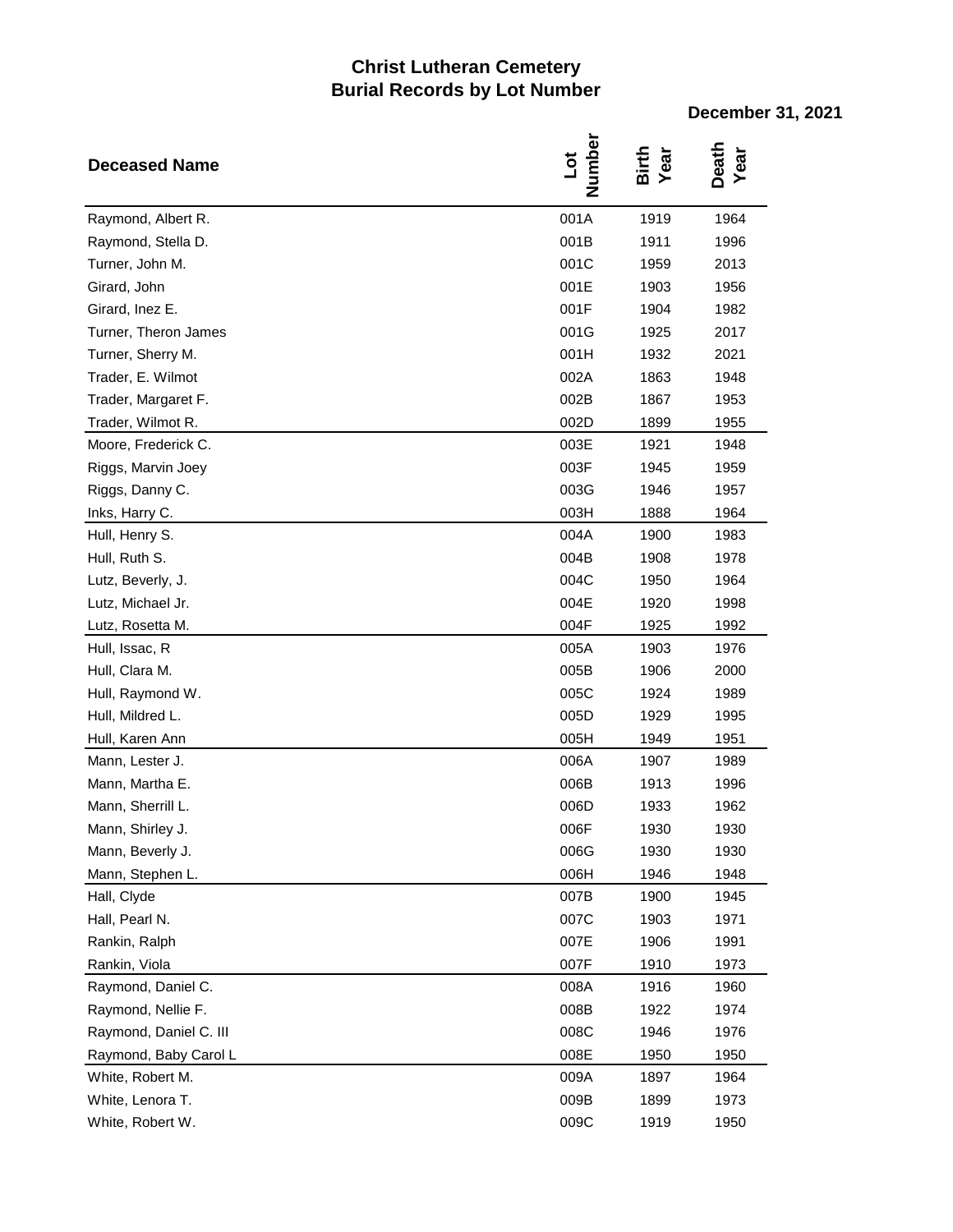| Turner, Infant Jan        | 009E              | 1945 | 1945 |
|---------------------------|-------------------|------|------|
| Turner, Albert I.         | 009G              | 1919 | 1955 |
| Turner, Flora             | 009H              | 1877 | 1953 |
| Tuning, Audrey T.         | 010A              | 1915 | 1979 |
| Tuning, Ralph B.          | 010B              | 1910 | 1982 |
| Varndell, Harry R.        | 010C              | 1912 | 1993 |
| Varndell, Thelma B.       | 010D              | 1915 | 2004 |
| Tuning, Warren            | 010F              | 1884 | 1964 |
| Tuning, Mabel G.          | 010G              | 1886 | 1950 |
| Arnesburg, Theodore F.    | 011A              | 1897 | 1950 |
| Arnesburg, Mark           | 011B              | 1873 | 1952 |
| Arnesburg, Delia          | 011C              | 1872 | 1958 |
| Arnesburg, Edward         | 011D              | 1902 | 1960 |
| Guseman, Eliz Arnesburg   | 011E              | 1908 | 1992 |
| Guseman, Donald D. Jr.    | O <sub>1</sub> 1F | 1932 | 2016 |
| Wolfe, John W.            | 012C              | 1934 | 1977 |
| Wolfe, Judson             | 012E              | 1869 | 1957 |
| Wolfe, Catherine          | 012F              | 1876 | 1948 |
| Wolfe, Isabella H.        | 012G              | 1907 | 1973 |
| Wolfe, John M.            | 013B              | 1902 | 1981 |
| Wolfe, Helen              | 013C              | 1900 | 1991 |
| Kensinger, Scott Alan     | 013H              | 1964 | 1964 |
| Teets, Hampton L          | 014B              | 1919 | 2003 |
| Teets, Gladys L.          | 014C              | 1923 | 2000 |
| Leonard, Eva C.           | 014D              | 1918 | 1978 |
| Teets, Glenn C.           | 014E              | 1948 | 2019 |
| Teets, Johnthan E.        | 014F              | 1975 | 1975 |
| Teets, Monte E.           | 014G              | 1949 | 1949 |
| Teets, Larry              | 014H              | 1947 | 1948 |
| Hull, Bertha L.           | 015A              | 1896 | 1971 |
| Hull, William Jacob Sr.   | 015B              | 1893 | 1961 |
| Myers, Susie J.           | 015C              | 1924 | 2017 |
| Myers, John C.            | 015D              | 1914 | 1984 |
| Hull, William Jacob       | 015E              | 1921 | 2004 |
| Galloway, Earl J.         | 016B              | 1900 | 1972 |
| Galloway, Dorothy Wirsing | 016C              | 1903 | 1982 |
| King, William Christopher | 017C              | 1923 | 1976 |
| King, Dorcas Elaine       | 017D              | 1928 | 2002 |
| Newcomer, Russell L.      | 017E              | 1930 | 1988 |
| Newcomer, Peggy L.        | 017F              | 1932 | 1997 |
| Fabinoff, Evelyn V.       | 023A              | 1917 | 1977 |
| Dean, Daisy A.            | 023B              | 1912 | 1992 |
| Beveridge, James          | 024A              | 1882 | 1951 |
|                           |                   |      |      |
| Beveridge, Abby May       | 024B<br>024C      | 1888 | 1970 |
| Stout, Elsie M.           |                   | 1909 | 1992 |
| Beveridge, Harry W.       | 024E              | 1914 | 1995 |
| Beveridge, Liberty        | 024F              | 1917 | 2003 |
| Uphold, Alvy R.           | 025B              | 1904 | 1970 |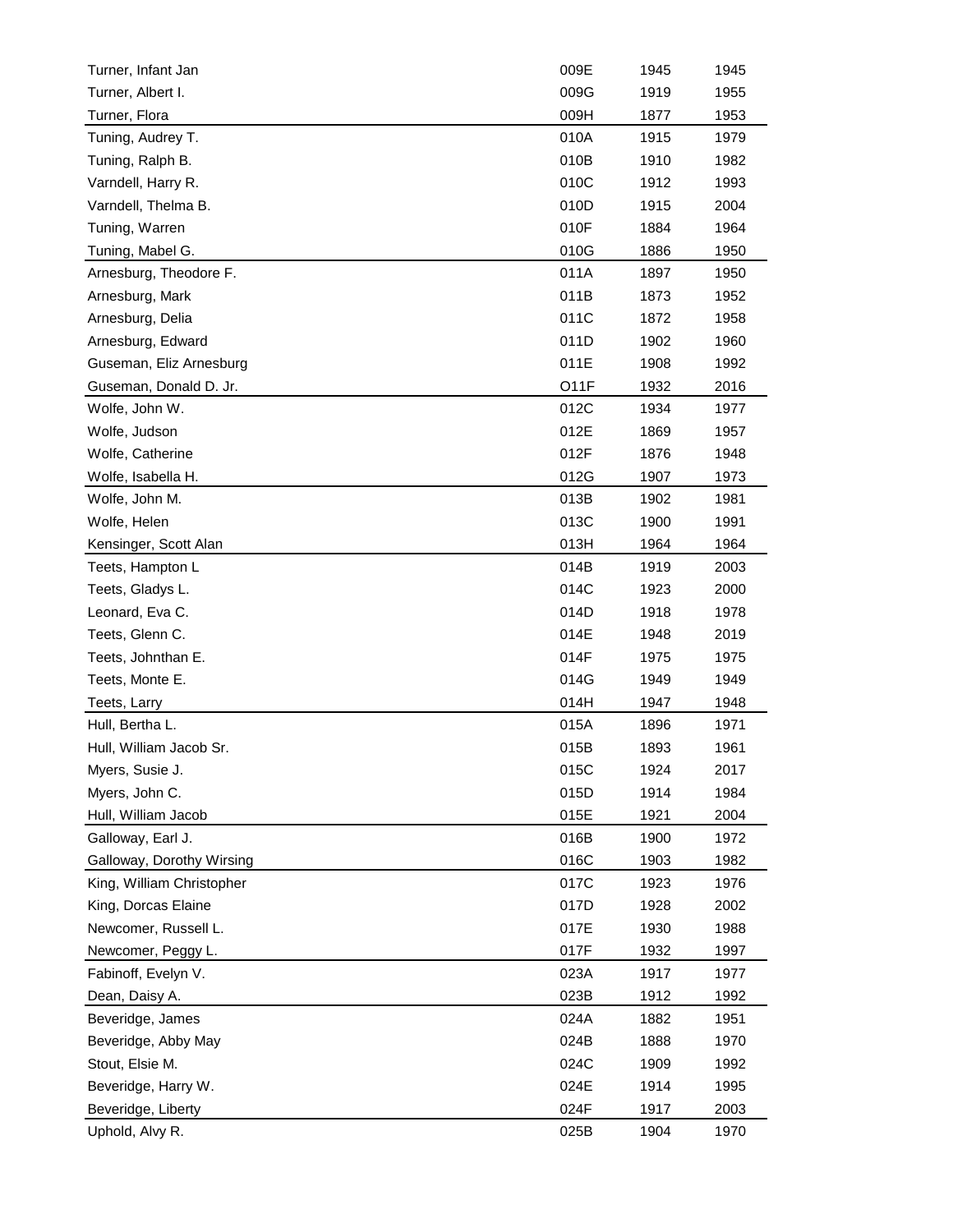| Uphold, Nina M.        | 025C     | 1907 | 1963 |
|------------------------|----------|------|------|
| Thomas, Brenda Lee     | 025G     | 1964 | 1964 |
| Uphold, Olive F.       | 025H     | 1931 | 1931 |
| Thompson, Elmer D.     | 027A     | 1911 | 1990 |
| Thompson, Mary Turner  | 027B     | 1904 | 1951 |
| Turner, Baby T.J.      | 027G     | 1957 | 1957 |
| Turner, Roxanne Lynn   | 027H     | 1956 | 1956 |
| Shuemaker, Frank       | 028A     | 1866 | 1948 |
| Shuemaker, Alice       | 028B     | 1874 | 1958 |
| Shuemaker, James       | 028C     | 1915 | 1988 |
| Gilpen, Clyde A.       | 028E     | 1895 | 1962 |
| Gilpen, Hazel E.       | 028F     | 1903 | 1998 |
| Lambie, Baby           | 029E     | 1964 | 1964 |
| Lambie, Raymond W.     | 029F     | 1927 | 1993 |
| Lambie, Mary E.        | 029G     | 1932 | 1995 |
| Bungard, Milton        | 030A     | 1879 | 1927 |
| Bungard, Daisy         | 030AB    | 1879 | 1964 |
| Cox, Irene M.          | 030B     | 1913 | 1986 |
| Bungard, Eleanor W.    | 030C     | 1914 | 1980 |
| Bungard, Wade F.       | 030D     | 1909 | 1939 |
| Phillips, A. Graeff    | 031A     | 1907 | 1944 |
| Heath, Goldie Phillips | 031B     | 1911 | 1990 |
| Phillips, Elliot E.    | 031E     | 1880 | 1950 |
| Phillips, Stella G.    | 031F     | 1879 | 1970 |
| Abbey, Helen R.        | 031G     | 1905 | 1992 |
| Smith, Louise A.       | 031H     | 1868 |      |
|                        | 032D     |      | 1954 |
| Kampmiller, Dora       |          | 1903 | 1925 |
| Kampmiller, Charles A. | 032E     | 1896 | 1971 |
| Kampmiller, Thelma L.  | 032F     | 1910 | 1999 |
| Kampmiller, Edward H.  | 032G     | 1898 | 1985 |
| Kampmiller, Mary H.    | 032H     | 1903 | 1994 |
| Jackson, R. Earl       | 033A     | 1900 | 1981 |
| Jackson, Mabel A.      | 033B     | 1905 | 1993 |
| Scarlett, Alonzo D.    | 033C     | 1926 | 1987 |
| Surbey, Patricia A.    | 033D     | 1930 | 2013 |
| Harris, Edward B.      | 034B     | 1918 | 1964 |
| Harris, Benjamin       | 034C     | 1883 | 1970 |
| Harris, Mary H.        | 034D     | 1883 | 1963 |
| Parnell, James J.      | 035A     | 1926 | 1991 |
| Parnell, James M.      | 035A Lov | 1953 | 2012 |
| Parnell, Sara Leah     | 035B     | 1925 | 2017 |
| Richie, Gust           | 035E     | 1902 | 1995 |
| Richie, Nettie E.      | 035F     | 1916 | 2009 |
| Ritchie, Nettie E.     | 035F     | 1916 | 2009 |
| Lambie, Sadie P.       | 036C     | 1888 | 1967 |
| Lambie, James T. Sr.   | 036D     | 1885 | 1958 |
| Lambie, James T. Jr.   | 036H     | 1914 | 1988 |
| Lenhart, Ford A.       | 037A     | 1920 | 1989 |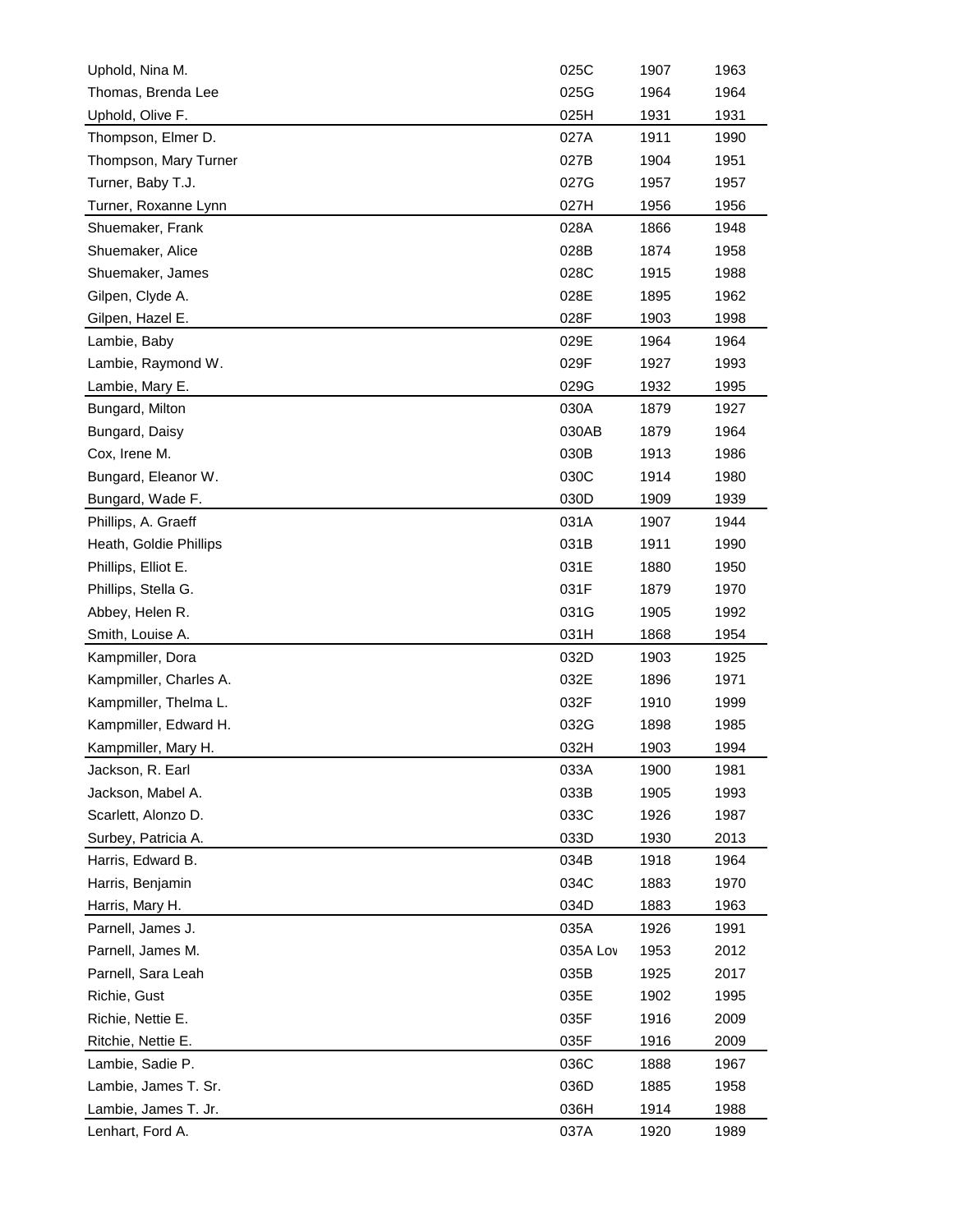| Harris, Charles Gene     | 037C   | 1948    | 2001 |
|--------------------------|--------|---------|------|
| Corristan, Andrew A.     | 037E   | 1870    | 1957 |
| Corristan, Mary E.       | 037F   | 1873    | 1957 |
| Lenhart, C. Arthur       | 037G   | 1896    | 1954 |
| Lenhart, Della M.        | 037H   | 1897    | 1990 |
| Yowler, Ray O.           | 038A   | 1912    | 1989 |
| Yowler, Ida B.           | 038B   | 1916    | 1995 |
| Sumey, Frances M.        | 039B   | 1910    | 1994 |
| Sumey, Lewis A.          | 039C   | 1910    | 1997 |
| Sumey, Thelma            | 039D   | 1918    | 1918 |
| Sumey, Carol W.          | 039H   | 1939    | 2008 |
| Provance, Spencer        | 041A   | 1939    | 2021 |
| Provance, Linda C.       | 041B   | 1939    | 2017 |
| Stebok, Evelyn L.        | 041D   | 1943    | 2016 |
| Zeller, Martin           | 045A   | 1852    | 1940 |
| Zeller, Sophia           | 045B   | 1871    | 1964 |
| Burrows, Victoria V.     | 045C   | 1902    | 1962 |
| Burrows, James E.        | 045D   | 1890    | 1967 |
| McCoy, Annabelle         | 046A   | 1907    | 1959 |
| McCoy, Charles R.        | 046B   | 1903    | 1971 |
| Olwine, William J.       | 048A   | 1848    | 1936 |
| Cromwell, Albert         | 048C   | 1875    | 1950 |
| Cromwell, Rhoda          | 048D   | 1878    | 1951 |
| Page, Bertha             | 048W   | 1889    | 1976 |
| Cunningham, M. Ross      | 053A   | 1899    | 1962 |
| Whaley, Helen Cunningham | 053B   | 1900    | 1985 |
| Cunningham, Roy D.       | 053C   | 1919    | 1984 |
| Cunningham, Estella C.   | 053D   | 1929    | 2014 |
| Cunningham, S. Ralph     | 054A   | 1931    | 1931 |
| Cunningham, Elma Rohlf   | 054B   | 1896    | 1943 |
| Cunningham, E. Walter    | 054C   | 1901    | 1953 |
| Rockwell, Caroline       | 055.5A | 1864    | 1930 |
| Rockwell, Marion A.      | 055.5B | 1879    | 1934 |
| King, William            | 055A   | 1864    | 1939 |
| King, Annie J.           | 055B   | 1867    | 1952 |
| Cromwell, Leona E.       | 055C   | 1903    | 1943 |
| Miller, Sarah E.         | 055D   | 1848    | 1941 |
| King, Samuel W.          | 055E   | 1888    | 1953 |
| King, Sarah L.           | 055F   | 1891    | 1982 |
| Burrie, Elizabeth W.     | 056A   | 1842    | 1929 |
| Burrie, Christian        | 056B   | 1825    | 1914 |
| Burrie, Mary             | 056D   | 1868    | 1925 |
| Burrie, Bell L.          | 056E   | 1882    | 1928 |
| Burrie, Jacob B.         | 056F   | 1880    | 1942 |
| Mason, Martha L.         | 058A   | 1902    | 1917 |
| Mason, Mary E.           | 058B   | 1869    | 1940 |
| Mason, Alexander A.      | 058C   | 1856    | 1926 |
| McIntosh, Annie          | 058D   | Unknown | 1859 |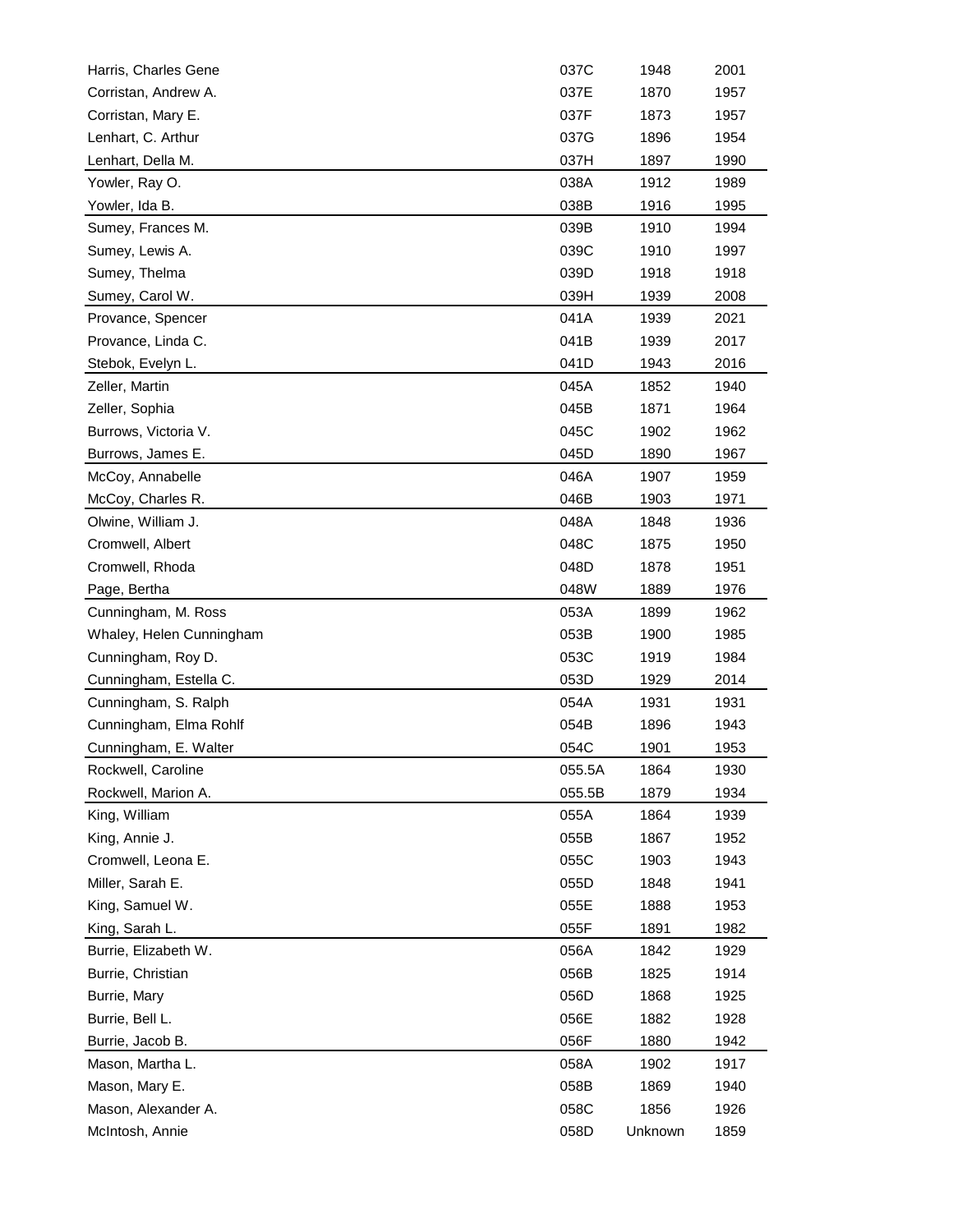| Mason, Donald                       | 058E         | 1909 | 1946 |
|-------------------------------------|--------------|------|------|
| Mason, Elsie F.                     | 058G         | 1904 | 1906 |
| Mason, Minnie L.                    | 058H         | 1896 | 1896 |
| Bishoff, James                      | 059C         | 1853 | 1922 |
| Bishoff, Mary Holland               | 059D         | 1858 | 1915 |
| Bishoff, Louise A.                  | 059G         | 1895 | 1985 |
| Bishoff, George D.                  | 059H         | 1889 | 1954 |
| George, William C.                  | 060A         | 1857 | 1946 |
| George, Edith E.                    | 060B         | 1856 | 1926 |
| George, William P.                  | 060C         | 1890 | 1978 |
| George, Arminda P.                  | 060D         | 1887 | 1970 |
| George, Laura May                   | 060E         | 1919 | 1977 |
| George, Edith E. II                 | 060F         | 1916 | 1916 |
| George, Fred A.                     | 060G         | 1918 | 1918 |
| George, Clarence                    | 060H         | 1927 | 1927 |
| Jackson, George                     | 061A         | 1889 | 1963 |
| Jackson, Laura                      | 061B         | 1879 | 1937 |
| Jackson, Charles                    | 061C         | 1903 | 1926 |
| Jackson, Robert D.                  | 061D         | 1934 | 1970 |
| Elleard, Wanda Jackson              | 061E         | 1931 | 1958 |
| Wood, Rena Jackson                  | 061F         | 1905 | 1947 |
| Yowler, Glenn D.                    | 061G         | 1910 | 1960 |
| Yowler, Mary J.                     | 061H         | 1908 | 1994 |
| Gibson, James                       | 062B         | 1865 | 1937 |
| Gibson, Nellie                      | 062C         | 1879 | 1964 |
| Clingerman, Mary Ann                | 062D         | 1945 | 1947 |
| Darner, Gladys Gibson               | 062E         | 1907 | 1979 |
| Clingerman, Joseph A.               | 062H         | 1948 | 1969 |
| Jackson, Joseph                     | 063A         | 1838 | 1924 |
| Jackson, Mary C.                    | 063B         | 1832 | 1911 |
| Jackson, Joseph Sr.                 | 063C         | 1896 | 1946 |
| Chrise, Nathaniel I.                | 064A         | 1894 | 1914 |
| Chrise, Margery M.                  | 064B         | 1874 | 1914 |
| Sproul, William B.                  | 064C         | 1852 | 1932 |
| Sproul, Andrew J.                   |              |      |      |
|                                     | 064D         | 1857 | 1934 |
| Chrise, Ira W.<br>Chrise, A. Louise | 064E<br>064F | 1906 | 1982 |
|                                     |              | 1907 | 1999 |
| Williams, Junior                    | 065A         | 1951 | 1951 |
| Williams, Edward C.                 | 065B         | 1920 | 1953 |
| Wirsing, John K.                    | 065C         | 1905 | 1988 |
| Wirsing, Margerie                   | 065D         | 1885 | 1916 |
| Wirsing, Ross                       | 065E         | 1849 | 1922 |
| Wirsing, Elmira                     | 065F         | 1864 | 1942 |
| Wirsing, Altha A.                   | 065G         | 1899 | 1957 |
| Wirsing, Clarence R.                | 065H         | 1897 | 1919 |
| Rush, Clayton                       | 066B         | 1918 | 1918 |
| Yowler, Clayton Rush                | 066C         | 1918 | 1918 |
| Yowler, Clyde B.                    | 066E         | 1889 | 1923 |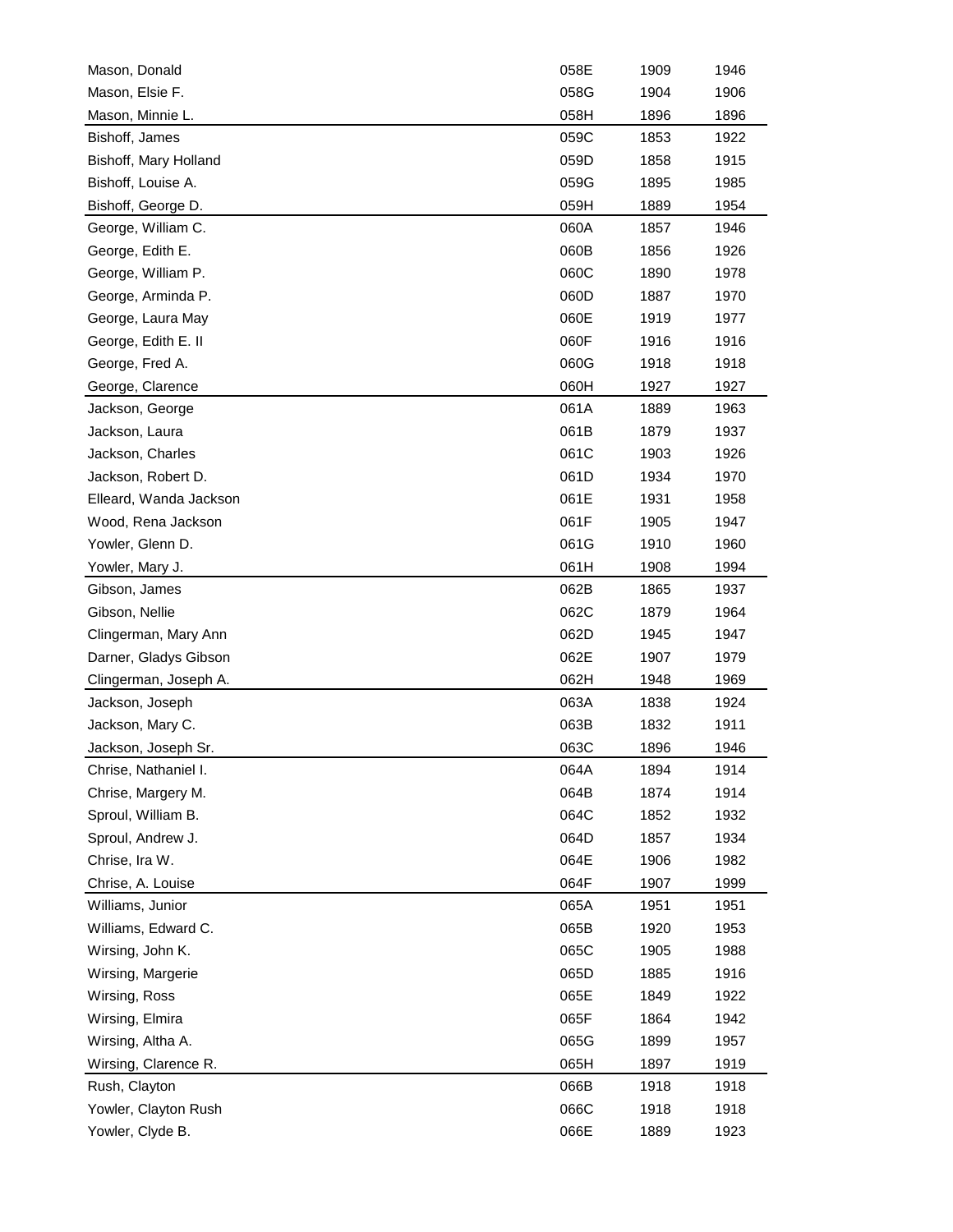| 066G<br>1882<br>Yowler, Stella<br>1955<br>Rice, Blenda V.<br>067B<br>1911<br>1978<br>Rice, James R.<br>067C<br>1907<br>1955<br>067E<br>Bryner, Richard C.<br>1877<br>1966<br>067F<br>Bryner, Margaret B.<br>1885<br>1971<br>071E<br>Felix A. Tampson<br>1928<br>2018<br>071H<br>Maloskey, Edgar F.<br>1924<br>1994<br>072.5C<br>Inks, Thomas<br>1861<br>1939<br>Tissue, Sarah J.<br>072.5D<br>1852<br>1931<br>West, Enos A.<br>072B<br>1995<br>1903<br>West, Jessie C.<br>072C<br>1899<br>1974<br>West, William R.<br>072D<br>1927<br>2009<br>072F<br>West, Harold A.<br>1898<br>1978<br>072G<br>1902<br>1972<br>West, Margaret L.<br>West, Harold A. Jr.<br>072H<br>1930<br>1899<br>Laughlin, Dora E.<br>073F<br>1870<br>1928<br>Rankin, William D.<br>1876<br>074B<br>1936<br>Rankin, E. Anna<br>074C<br>1879<br>1947<br>Rankin, George W.<br>074F<br>1848<br>1928<br>Rankin, Julia A.<br>074G<br>1854<br>1926<br>Thomas, Herbie<br>1910<br>075B<br>1919<br>075C<br>Thomas, Lee<br>1933<br>1934<br>Lyons, Ernest Fuller<br>076A<br>1877<br>1954<br>076B<br>Stockwell, Mable Rose<br>1906<br>1987<br>Chisler, Asia Nelson<br>077B<br>1871<br>1904<br>077C<br>Wildey, Etta Nelson<br>1867<br>1950<br><b>Wildey Christopher</b><br>077D<br>1856<br>1937<br>077G<br>Wildey, Edna F. Miller<br>1891<br>1978<br>Miller, Albert G.<br>077H<br>1885<br>1944<br>Harbarger, Florence G.<br>078B<br>1972<br>1893<br>Nelson, Charles R.<br>078C<br>1921<br>1887<br>Nelson, Pearl Burke<br>078D<br>1890<br>1909<br>Nelson, William A.<br>078E<br>1858<br>1918<br>Nelson, Mary A.<br>078F<br>1854<br>1923<br>Nelson, William P.<br>078G<br>1891<br>1957<br>Nelson, Oina I.<br>078H<br>1895<br>1976<br>Burke, Curtin A.<br>079A<br>1863<br>1928<br>Burke, Margaret C.<br>079B<br>1863<br>1963<br>079D<br>Burke, Jessie L.<br>1897<br>1918<br>Rohlf, Robert W.<br>080A<br>1883<br>1945<br>Rohlf, Emma E.<br>080B<br>1885<br>1982<br>Rohlf, Curt<br>080C<br>1929<br>2014<br>)80D<br>Rohlf, Virginia Grace<br>1930<br>2021<br>080E<br>Rohlf, W. Woodrow<br>1913<br>1920<br>080F<br>Rohlf, Robert T.<br>1906<br>1931<br>Hull, John H.<br>081B<br>1861<br>1934<br>Hull, Melverta<br>081C<br>1873<br>1930 | Yowler, Ray D. | 066F | 1888 | 1951 |
|----------------------------------------------------------------------------------------------------------------------------------------------------------------------------------------------------------------------------------------------------------------------------------------------------------------------------------------------------------------------------------------------------------------------------------------------------------------------------------------------------------------------------------------------------------------------------------------------------------------------------------------------------------------------------------------------------------------------------------------------------------------------------------------------------------------------------------------------------------------------------------------------------------------------------------------------------------------------------------------------------------------------------------------------------------------------------------------------------------------------------------------------------------------------------------------------------------------------------------------------------------------------------------------------------------------------------------------------------------------------------------------------------------------------------------------------------------------------------------------------------------------------------------------------------------------------------------------------------------------------------------------------------------------------------------------------------------------------------------------------------------------------------------------------------------------------------------------------------------------------------------------------------------------------------------------------------------------------------------------------------------------------------------------------------------------------------------------------------------------------------------------------------------------------------------------|----------------|------|------|------|
|                                                                                                                                                                                                                                                                                                                                                                                                                                                                                                                                                                                                                                                                                                                                                                                                                                                                                                                                                                                                                                                                                                                                                                                                                                                                                                                                                                                                                                                                                                                                                                                                                                                                                                                                                                                                                                                                                                                                                                                                                                                                                                                                                                                        |                |      |      |      |
|                                                                                                                                                                                                                                                                                                                                                                                                                                                                                                                                                                                                                                                                                                                                                                                                                                                                                                                                                                                                                                                                                                                                                                                                                                                                                                                                                                                                                                                                                                                                                                                                                                                                                                                                                                                                                                                                                                                                                                                                                                                                                                                                                                                        |                |      |      |      |
|                                                                                                                                                                                                                                                                                                                                                                                                                                                                                                                                                                                                                                                                                                                                                                                                                                                                                                                                                                                                                                                                                                                                                                                                                                                                                                                                                                                                                                                                                                                                                                                                                                                                                                                                                                                                                                                                                                                                                                                                                                                                                                                                                                                        |                |      |      |      |
|                                                                                                                                                                                                                                                                                                                                                                                                                                                                                                                                                                                                                                                                                                                                                                                                                                                                                                                                                                                                                                                                                                                                                                                                                                                                                                                                                                                                                                                                                                                                                                                                                                                                                                                                                                                                                                                                                                                                                                                                                                                                                                                                                                                        |                |      |      |      |
|                                                                                                                                                                                                                                                                                                                                                                                                                                                                                                                                                                                                                                                                                                                                                                                                                                                                                                                                                                                                                                                                                                                                                                                                                                                                                                                                                                                                                                                                                                                                                                                                                                                                                                                                                                                                                                                                                                                                                                                                                                                                                                                                                                                        |                |      |      |      |
|                                                                                                                                                                                                                                                                                                                                                                                                                                                                                                                                                                                                                                                                                                                                                                                                                                                                                                                                                                                                                                                                                                                                                                                                                                                                                                                                                                                                                                                                                                                                                                                                                                                                                                                                                                                                                                                                                                                                                                                                                                                                                                                                                                                        |                |      |      |      |
|                                                                                                                                                                                                                                                                                                                                                                                                                                                                                                                                                                                                                                                                                                                                                                                                                                                                                                                                                                                                                                                                                                                                                                                                                                                                                                                                                                                                                                                                                                                                                                                                                                                                                                                                                                                                                                                                                                                                                                                                                                                                                                                                                                                        |                |      |      |      |
|                                                                                                                                                                                                                                                                                                                                                                                                                                                                                                                                                                                                                                                                                                                                                                                                                                                                                                                                                                                                                                                                                                                                                                                                                                                                                                                                                                                                                                                                                                                                                                                                                                                                                                                                                                                                                                                                                                                                                                                                                                                                                                                                                                                        |                |      |      |      |
|                                                                                                                                                                                                                                                                                                                                                                                                                                                                                                                                                                                                                                                                                                                                                                                                                                                                                                                                                                                                                                                                                                                                                                                                                                                                                                                                                                                                                                                                                                                                                                                                                                                                                                                                                                                                                                                                                                                                                                                                                                                                                                                                                                                        |                |      |      |      |
|                                                                                                                                                                                                                                                                                                                                                                                                                                                                                                                                                                                                                                                                                                                                                                                                                                                                                                                                                                                                                                                                                                                                                                                                                                                                                                                                                                                                                                                                                                                                                                                                                                                                                                                                                                                                                                                                                                                                                                                                                                                                                                                                                                                        |                |      |      |      |
|                                                                                                                                                                                                                                                                                                                                                                                                                                                                                                                                                                                                                                                                                                                                                                                                                                                                                                                                                                                                                                                                                                                                                                                                                                                                                                                                                                                                                                                                                                                                                                                                                                                                                                                                                                                                                                                                                                                                                                                                                                                                                                                                                                                        |                |      |      |      |
|                                                                                                                                                                                                                                                                                                                                                                                                                                                                                                                                                                                                                                                                                                                                                                                                                                                                                                                                                                                                                                                                                                                                                                                                                                                                                                                                                                                                                                                                                                                                                                                                                                                                                                                                                                                                                                                                                                                                                                                                                                                                                                                                                                                        |                |      |      |      |
|                                                                                                                                                                                                                                                                                                                                                                                                                                                                                                                                                                                                                                                                                                                                                                                                                                                                                                                                                                                                                                                                                                                                                                                                                                                                                                                                                                                                                                                                                                                                                                                                                                                                                                                                                                                                                                                                                                                                                                                                                                                                                                                                                                                        |                |      |      |      |
|                                                                                                                                                                                                                                                                                                                                                                                                                                                                                                                                                                                                                                                                                                                                                                                                                                                                                                                                                                                                                                                                                                                                                                                                                                                                                                                                                                                                                                                                                                                                                                                                                                                                                                                                                                                                                                                                                                                                                                                                                                                                                                                                                                                        |                |      |      |      |
|                                                                                                                                                                                                                                                                                                                                                                                                                                                                                                                                                                                                                                                                                                                                                                                                                                                                                                                                                                                                                                                                                                                                                                                                                                                                                                                                                                                                                                                                                                                                                                                                                                                                                                                                                                                                                                                                                                                                                                                                                                                                                                                                                                                        |                |      |      |      |
|                                                                                                                                                                                                                                                                                                                                                                                                                                                                                                                                                                                                                                                                                                                                                                                                                                                                                                                                                                                                                                                                                                                                                                                                                                                                                                                                                                                                                                                                                                                                                                                                                                                                                                                                                                                                                                                                                                                                                                                                                                                                                                                                                                                        |                |      |      |      |
|                                                                                                                                                                                                                                                                                                                                                                                                                                                                                                                                                                                                                                                                                                                                                                                                                                                                                                                                                                                                                                                                                                                                                                                                                                                                                                                                                                                                                                                                                                                                                                                                                                                                                                                                                                                                                                                                                                                                                                                                                                                                                                                                                                                        |                |      |      |      |
|                                                                                                                                                                                                                                                                                                                                                                                                                                                                                                                                                                                                                                                                                                                                                                                                                                                                                                                                                                                                                                                                                                                                                                                                                                                                                                                                                                                                                                                                                                                                                                                                                                                                                                                                                                                                                                                                                                                                                                                                                                                                                                                                                                                        |                |      |      |      |
|                                                                                                                                                                                                                                                                                                                                                                                                                                                                                                                                                                                                                                                                                                                                                                                                                                                                                                                                                                                                                                                                                                                                                                                                                                                                                                                                                                                                                                                                                                                                                                                                                                                                                                                                                                                                                                                                                                                                                                                                                                                                                                                                                                                        |                |      |      |      |
|                                                                                                                                                                                                                                                                                                                                                                                                                                                                                                                                                                                                                                                                                                                                                                                                                                                                                                                                                                                                                                                                                                                                                                                                                                                                                                                                                                                                                                                                                                                                                                                                                                                                                                                                                                                                                                                                                                                                                                                                                                                                                                                                                                                        |                |      |      |      |
|                                                                                                                                                                                                                                                                                                                                                                                                                                                                                                                                                                                                                                                                                                                                                                                                                                                                                                                                                                                                                                                                                                                                                                                                                                                                                                                                                                                                                                                                                                                                                                                                                                                                                                                                                                                                                                                                                                                                                                                                                                                                                                                                                                                        |                |      |      |      |
|                                                                                                                                                                                                                                                                                                                                                                                                                                                                                                                                                                                                                                                                                                                                                                                                                                                                                                                                                                                                                                                                                                                                                                                                                                                                                                                                                                                                                                                                                                                                                                                                                                                                                                                                                                                                                                                                                                                                                                                                                                                                                                                                                                                        |                |      |      |      |
|                                                                                                                                                                                                                                                                                                                                                                                                                                                                                                                                                                                                                                                                                                                                                                                                                                                                                                                                                                                                                                                                                                                                                                                                                                                                                                                                                                                                                                                                                                                                                                                                                                                                                                                                                                                                                                                                                                                                                                                                                                                                                                                                                                                        |                |      |      |      |
|                                                                                                                                                                                                                                                                                                                                                                                                                                                                                                                                                                                                                                                                                                                                                                                                                                                                                                                                                                                                                                                                                                                                                                                                                                                                                                                                                                                                                                                                                                                                                                                                                                                                                                                                                                                                                                                                                                                                                                                                                                                                                                                                                                                        |                |      |      |      |
|                                                                                                                                                                                                                                                                                                                                                                                                                                                                                                                                                                                                                                                                                                                                                                                                                                                                                                                                                                                                                                                                                                                                                                                                                                                                                                                                                                                                                                                                                                                                                                                                                                                                                                                                                                                                                                                                                                                                                                                                                                                                                                                                                                                        |                |      |      |      |
|                                                                                                                                                                                                                                                                                                                                                                                                                                                                                                                                                                                                                                                                                                                                                                                                                                                                                                                                                                                                                                                                                                                                                                                                                                                                                                                                                                                                                                                                                                                                                                                                                                                                                                                                                                                                                                                                                                                                                                                                                                                                                                                                                                                        |                |      |      |      |
|                                                                                                                                                                                                                                                                                                                                                                                                                                                                                                                                                                                                                                                                                                                                                                                                                                                                                                                                                                                                                                                                                                                                                                                                                                                                                                                                                                                                                                                                                                                                                                                                                                                                                                                                                                                                                                                                                                                                                                                                                                                                                                                                                                                        |                |      |      |      |
|                                                                                                                                                                                                                                                                                                                                                                                                                                                                                                                                                                                                                                                                                                                                                                                                                                                                                                                                                                                                                                                                                                                                                                                                                                                                                                                                                                                                                                                                                                                                                                                                                                                                                                                                                                                                                                                                                                                                                                                                                                                                                                                                                                                        |                |      |      |      |
|                                                                                                                                                                                                                                                                                                                                                                                                                                                                                                                                                                                                                                                                                                                                                                                                                                                                                                                                                                                                                                                                                                                                                                                                                                                                                                                                                                                                                                                                                                                                                                                                                                                                                                                                                                                                                                                                                                                                                                                                                                                                                                                                                                                        |                |      |      |      |
|                                                                                                                                                                                                                                                                                                                                                                                                                                                                                                                                                                                                                                                                                                                                                                                                                                                                                                                                                                                                                                                                                                                                                                                                                                                                                                                                                                                                                                                                                                                                                                                                                                                                                                                                                                                                                                                                                                                                                                                                                                                                                                                                                                                        |                |      |      |      |
|                                                                                                                                                                                                                                                                                                                                                                                                                                                                                                                                                                                                                                                                                                                                                                                                                                                                                                                                                                                                                                                                                                                                                                                                                                                                                                                                                                                                                                                                                                                                                                                                                                                                                                                                                                                                                                                                                                                                                                                                                                                                                                                                                                                        |                |      |      |      |
|                                                                                                                                                                                                                                                                                                                                                                                                                                                                                                                                                                                                                                                                                                                                                                                                                                                                                                                                                                                                                                                                                                                                                                                                                                                                                                                                                                                                                                                                                                                                                                                                                                                                                                                                                                                                                                                                                                                                                                                                                                                                                                                                                                                        |                |      |      |      |
|                                                                                                                                                                                                                                                                                                                                                                                                                                                                                                                                                                                                                                                                                                                                                                                                                                                                                                                                                                                                                                                                                                                                                                                                                                                                                                                                                                                                                                                                                                                                                                                                                                                                                                                                                                                                                                                                                                                                                                                                                                                                                                                                                                                        |                |      |      |      |
|                                                                                                                                                                                                                                                                                                                                                                                                                                                                                                                                                                                                                                                                                                                                                                                                                                                                                                                                                                                                                                                                                                                                                                                                                                                                                                                                                                                                                                                                                                                                                                                                                                                                                                                                                                                                                                                                                                                                                                                                                                                                                                                                                                                        |                |      |      |      |
|                                                                                                                                                                                                                                                                                                                                                                                                                                                                                                                                                                                                                                                                                                                                                                                                                                                                                                                                                                                                                                                                                                                                                                                                                                                                                                                                                                                                                                                                                                                                                                                                                                                                                                                                                                                                                                                                                                                                                                                                                                                                                                                                                                                        |                |      |      |      |
|                                                                                                                                                                                                                                                                                                                                                                                                                                                                                                                                                                                                                                                                                                                                                                                                                                                                                                                                                                                                                                                                                                                                                                                                                                                                                                                                                                                                                                                                                                                                                                                                                                                                                                                                                                                                                                                                                                                                                                                                                                                                                                                                                                                        |                |      |      |      |
|                                                                                                                                                                                                                                                                                                                                                                                                                                                                                                                                                                                                                                                                                                                                                                                                                                                                                                                                                                                                                                                                                                                                                                                                                                                                                                                                                                                                                                                                                                                                                                                                                                                                                                                                                                                                                                                                                                                                                                                                                                                                                                                                                                                        |                |      |      |      |
|                                                                                                                                                                                                                                                                                                                                                                                                                                                                                                                                                                                                                                                                                                                                                                                                                                                                                                                                                                                                                                                                                                                                                                                                                                                                                                                                                                                                                                                                                                                                                                                                                                                                                                                                                                                                                                                                                                                                                                                                                                                                                                                                                                                        |                |      |      |      |
|                                                                                                                                                                                                                                                                                                                                                                                                                                                                                                                                                                                                                                                                                                                                                                                                                                                                                                                                                                                                                                                                                                                                                                                                                                                                                                                                                                                                                                                                                                                                                                                                                                                                                                                                                                                                                                                                                                                                                                                                                                                                                                                                                                                        |                |      |      |      |
|                                                                                                                                                                                                                                                                                                                                                                                                                                                                                                                                                                                                                                                                                                                                                                                                                                                                                                                                                                                                                                                                                                                                                                                                                                                                                                                                                                                                                                                                                                                                                                                                                                                                                                                                                                                                                                                                                                                                                                                                                                                                                                                                                                                        |                |      |      |      |
|                                                                                                                                                                                                                                                                                                                                                                                                                                                                                                                                                                                                                                                                                                                                                                                                                                                                                                                                                                                                                                                                                                                                                                                                                                                                                                                                                                                                                                                                                                                                                                                                                                                                                                                                                                                                                                                                                                                                                                                                                                                                                                                                                                                        |                |      |      |      |
|                                                                                                                                                                                                                                                                                                                                                                                                                                                                                                                                                                                                                                                                                                                                                                                                                                                                                                                                                                                                                                                                                                                                                                                                                                                                                                                                                                                                                                                                                                                                                                                                                                                                                                                                                                                                                                                                                                                                                                                                                                                                                                                                                                                        |                |      |      |      |
|                                                                                                                                                                                                                                                                                                                                                                                                                                                                                                                                                                                                                                                                                                                                                                                                                                                                                                                                                                                                                                                                                                                                                                                                                                                                                                                                                                                                                                                                                                                                                                                                                                                                                                                                                                                                                                                                                                                                                                                                                                                                                                                                                                                        |                |      |      |      |
|                                                                                                                                                                                                                                                                                                                                                                                                                                                                                                                                                                                                                                                                                                                                                                                                                                                                                                                                                                                                                                                                                                                                                                                                                                                                                                                                                                                                                                                                                                                                                                                                                                                                                                                                                                                                                                                                                                                                                                                                                                                                                                                                                                                        |                |      |      |      |
|                                                                                                                                                                                                                                                                                                                                                                                                                                                                                                                                                                                                                                                                                                                                                                                                                                                                                                                                                                                                                                                                                                                                                                                                                                                                                                                                                                                                                                                                                                                                                                                                                                                                                                                                                                                                                                                                                                                                                                                                                                                                                                                                                                                        |                |      |      |      |
|                                                                                                                                                                                                                                                                                                                                                                                                                                                                                                                                                                                                                                                                                                                                                                                                                                                                                                                                                                                                                                                                                                                                                                                                                                                                                                                                                                                                                                                                                                                                                                                                                                                                                                                                                                                                                                                                                                                                                                                                                                                                                                                                                                                        |                |      |      |      |
|                                                                                                                                                                                                                                                                                                                                                                                                                                                                                                                                                                                                                                                                                                                                                                                                                                                                                                                                                                                                                                                                                                                                                                                                                                                                                                                                                                                                                                                                                                                                                                                                                                                                                                                                                                                                                                                                                                                                                                                                                                                                                                                                                                                        |                |      |      |      |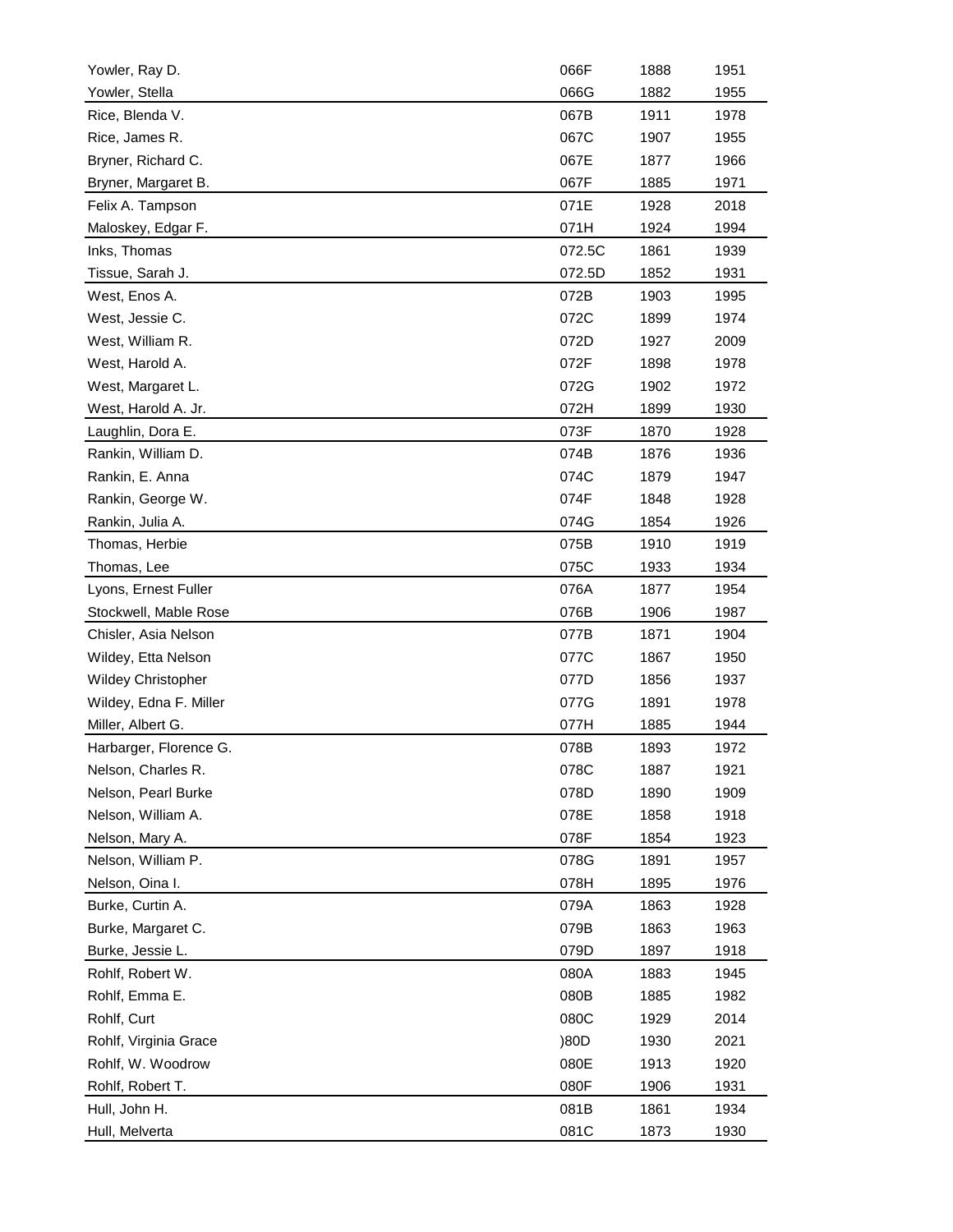| Burd, William Austin       | 082A         | 1886         | 1964         |
|----------------------------|--------------|--------------|--------------|
| Burd, Flora Nelson         | 082B         | 1883         | 1927         |
| Carson, Wayne Jr.          | 082C         | 1950         | 1950         |
| Carson, Leslee E.          | 082D         | 1952         | 1952         |
| Mason, Evelyn Burd         | 082E         | 1912         | 1986         |
| Carson, Henry Wayne        | 082G         | 1913         | 1996         |
| Carson, Mildred B.         | 082H         | 1916         | 2005         |
| Sumey, Arthur L.           | 084B         | 1881         | 1959         |
| Sumey, M. Myrtle           | 084C         | 1880         | 1970         |
| Sumey, Laura K.            | 084E         | 1923         | 2000         |
| Sumey, Harold A.           | 084F         | 1919         | 1977         |
| Sumey, Sarah J.            | 084G         | 1919         | 1964         |
| Dey, John H.               | 085A         | 1898         | 1967         |
| Dey, Margerie E.           | 085B         | 1908         | 1997         |
| Morris, Betty L.           | 085D         | 1929         | 1960         |
| Osler, James R.            | 086A         | 1896         | 1979         |
| Osler, Goldie H.           | 086B         | 1893         | 1981         |
| Harwell, Shirley Jane      | 087D         | 1935         | 2021         |
| Rodgers, Kathy Ann         | 087H         | 1962         | 2021         |
| Shaffer, August            | 091A         | 1881         | 1964         |
| Shaffer, Nesther           | 091B         | 1881         | 1968         |
| Shaffer, Owen R.           | 091C         | 1904         | 1984         |
| Shaffer, Evelyn O.         | 091D         | 1910         | 1987         |
| Armel, Ellen La-Vern       | 092.25A      | 1918         | 1942         |
| Wolfe, Jessie C.           | 092A         | 1885         | 1980         |
|                            |              |              |              |
|                            |              |              |              |
| Wolfe, Millie E.           | 092B         | 1888         | 1959         |
| Wolfe, Alvin J.            | 092C         | 1909         | 1929         |
| Cunningham, Stella Wolfe   | 092D         | 1909         | 1997         |
| Maust, Margorie            | 092G         | 1894         | 1982         |
| Maust, Elida               | 092H         | 1860         | 1945         |
| Hilling, Willilam T.       | 093A         | 1875         | 1919         |
| Hilling, Della M.          | 093B         | 1885         | 1940         |
| Hilling, Edward T.         | 093C         | 1919         | 1975         |
| Hilling, Gertrude M.       | 093D         | 1905         | 1936         |
| Hilling, Nellie G.         | 093G         | 1919         | 2000         |
| Workman, Lewis H.          | 094B         | 1862         | 1929         |
| Workman, Martha J.         | 094C         | 1850         | 1930         |
| Smith, Darlington          | 095A         | 1866         | 1939         |
| Smith, Gertrude            | 095B         | 1872         | 1952         |
| Smith, Andrew              | 095F         | 1913         | 1914         |
| Smith, Norma Jean          | 095H         | 1941         | 1944         |
| King, Samuel T.            | 096B         | 1868         | 1947         |
| King, Margaret A.          | 096C         | 1862         | 1947         |
| King, John Henry           | 096E         | 1901         | 1983         |
| King, Beatrice Emma        | 096F         | 1903         | 1997         |
| Vansickle, Margaret Baker  | 097B         | 1865         | 1926         |
| Hall, Henry<br>Hall, Hilda | 097C<br>098C | 1844<br>1896 | 1921<br>1971 |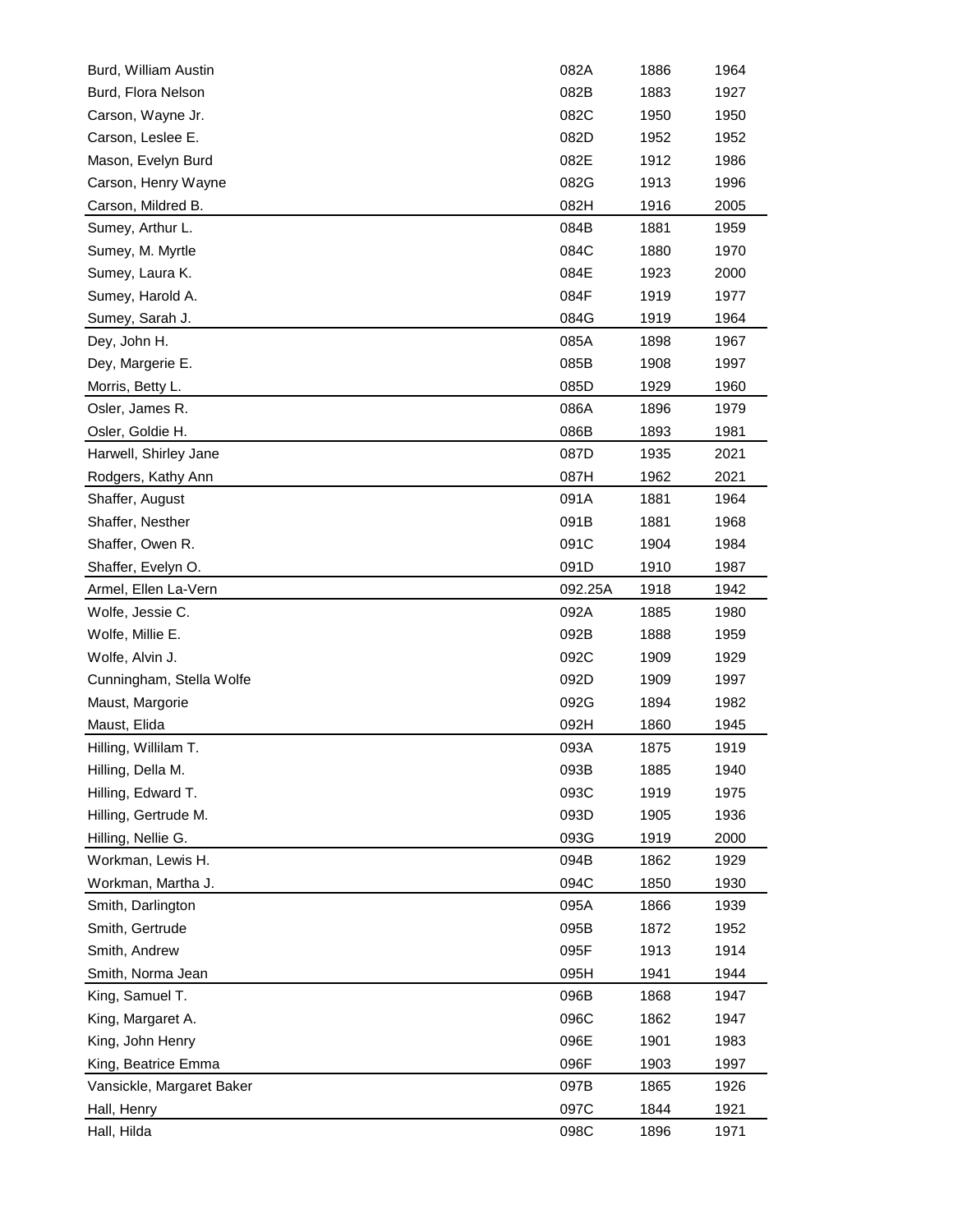| Hall, Winfield           | 098D | 1867 | 1952 |
|--------------------------|------|------|------|
| Hall, Glenn L.           | 098F | 1926 | 1997 |
| Hull, Hazel Mae          | 098G | 1922 | 1958 |
| Wach, Agnes Morris       | 099A | 1914 | 1966 |
| Morris, Agnes Rohlf      | 099B | 1894 | 1918 |
| Rohlf, Owen E.           | 099E | 1885 | 1926 |
| Rohlf, Grace A.          | 099F | 1894 | 1988 |
| Hall, Walter R.          | 100B | 1883 | 1918 |
| Hall, Mary Jane          | 100C | 1888 | 1970 |
| Oldland, Charles Sr.     | 101A | 1899 | 1947 |
| Oldland, Lillian P.      | 101B | 1895 | 1962 |
| Oldland, Doralyn J.      | 101C | 1942 | 2020 |
| Conn, Calvin L.          | 102A | 1882 | 1962 |
| Conn, Maude M.           | 102B | 1893 | 1969 |
| Conn, Betsy              | 102C | 1929 | 1929 |
| Conn, Clarance           | 102D | 1920 | 1922 |
| Dennis, John M.          | 103A | 1906 | 1926 |
| Dennis, Mary Ellen       | 103B | 1902 | 1920 |
| Dennis, James W.         | 103C | 1877 | 1936 |
| McDowell, Elsie M.       | 104A | 1921 | 1921 |
| McDowell, Arthur L.      | 104A | 1909 | 1963 |
| McDowell, Edna I.        | 104B | 1912 | 1955 |
| Harbarger, Leslie A.     | 104C | 1927 | 1998 |
| Harbarger, Caroline R.   | 104D | 1929 | 1996 |
| McDowell, Lewis          | 104F | 1902 | 1976 |
| McDowell, Goldie M.      | 104G | 1900 | 1980 |
| McDowell, Susanna        | 105B | 1888 | 1917 |
| McDowell, Arthur L.      | 105C | 1885 | 1947 |
| McDowell, Lillie B.      | 105D | 1893 | 1987 |
| McDowell, Helen Virginia | 105E | 1910 | 1911 |
| Caton, Albert E.         | 106A | 1875 | 1969 |
| Caton, Harriet A.        | 106B | 1878 | 1970 |
| Caton, H. Elsworth       | 106C | 1905 | 1951 |
| Caton, Edgar Earl        | 106D | 1901 | 1918 |
| Caton, Jacob J.          | 106F | 1846 | 1929 |
| Caton, Elizabeth         | 106G | 1850 | 1932 |
| Caton, Elsie Della       | 106H | 1920 | 1920 |
| Caton, Elizabeth Ellen   | 107A | 1933 | 2017 |
| Caton, Thomas Albert     | 107B | 1931 | 2006 |
| Caton, W. Charlotte      | 107C |      |      |
|                          |      | 1917 | 1978 |
| Caton, Lewis Harold Sr.  | 107D | 1900 | 1975 |
| Bennett, Dorothy Canton  | 107F | 1910 | 1989 |
| Caton, Florence M.       | 107G | 1911 | 1988 |
| Caton, Luther D.         | 107H | 1903 | 1983 |
| Conard, Paul D.          | 110A | 1934 | 1942 |
| Conard, John W.          | 110B | 1908 | 1967 |
| Conard, Mary G.          | 110C | 1913 | 1989 |
| Myden, Cristy Lynn       | 110E | 1959 | 1959 |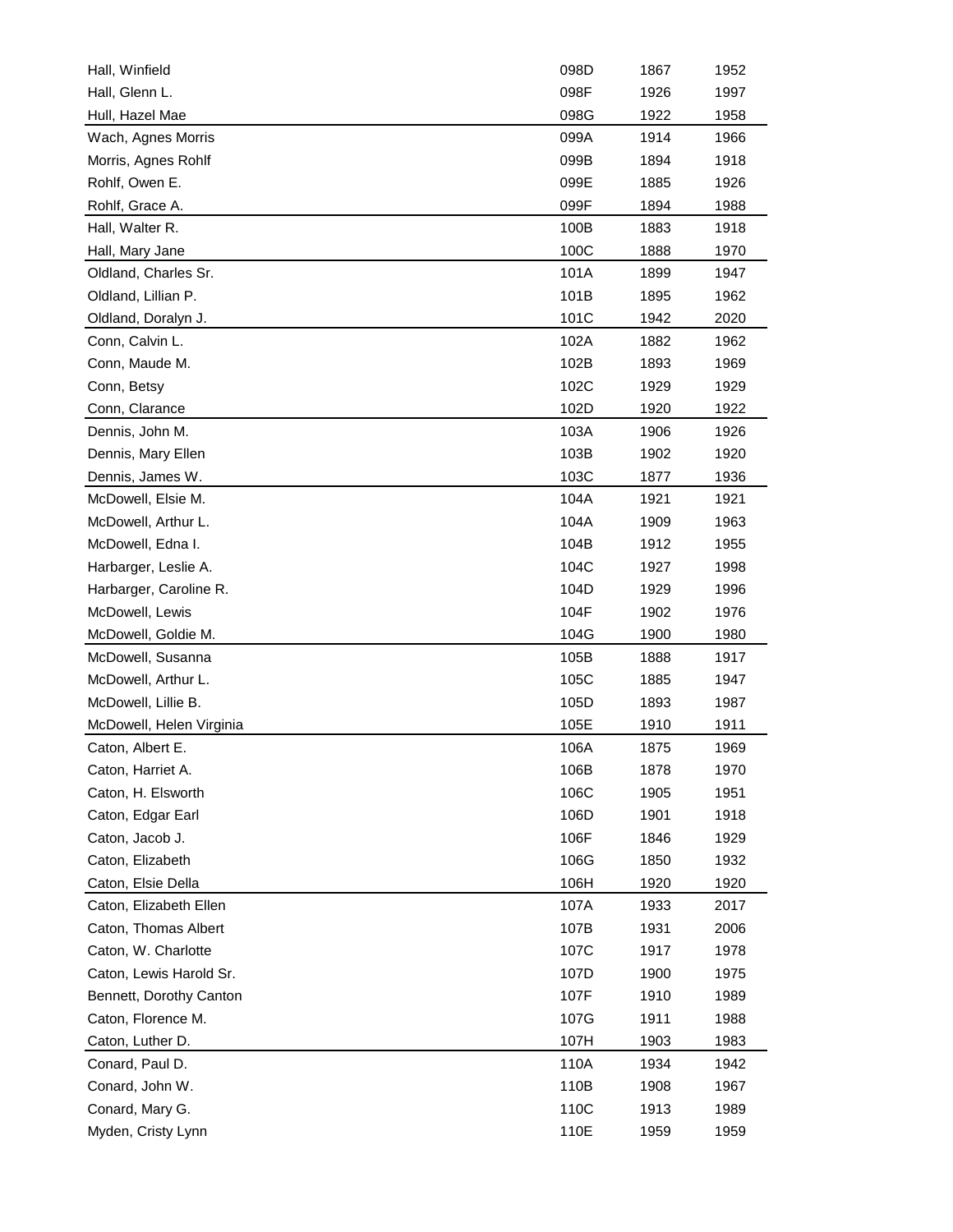| Snyder, J. Wendell      | 110F  | 1908 | 1959 |
|-------------------------|-------|------|------|
| Snyder, Mabel G.        | 110G  | 1912 | 1987 |
| Corristan, Hugh         | 111A  | 1897 | 1977 |
| Corristan, William      | 111B  | 1864 | 1939 |
| Corristan, Charlotta    | 111C  | 1869 | 1929 |
| Corristan, Randcliff W. | 111D  | 1898 | 1985 |
| Medlin, William         | 112G  | 1825 | 1907 |
| Randlett, Ina E.        | 113A  | 1902 | 1981 |
| Randlett, Sheldon H.    | 113B  | 1900 | 1986 |
| Randlett, Eva L.        | 113C  | 1905 | 1933 |
| Randlett, Harry         | 113E  | 1877 | 1919 |
| Randlett, Jennie        | 113F  | 1883 | 1967 |
| Randlett, Ewing         | 114B  | 1881 | 1952 |
| Randlett, Lucy B.       | 114C  | 1884 | 1946 |
| Randlett, Mary Ann      | 114E  | 1905 | 1905 |
| Shaffer, John H.        | 115A  | 1827 | 1902 |
| Schaffer, Sarah E.      | 115AB | 1837 | 1906 |
| Schaffer, George A.     | 115B  | 1872 | 1918 |
| Orndorff, A. Ross       | 115C  | 1943 | 1996 |
| Thompson, Linda A.      | 115D  | 1946 | 2004 |
| Schaffer, John H.       | 115E  | 1864 | 1933 |
| Shaffer, Genevieve      | 115EF | 1911 | 1996 |
|                         | 115F  | 1942 | 2008 |
| Orndorff, Lynn E.       |       |      |      |
| Orndorff, Barbara J.    | 115G  | 1940 | 2006 |
| Schaffer, Ella          | 115H  | 1870 | 1936 |
| Rohlf, Herman H.        | 116A  | 1823 | 1896 |
| Rohlf, Marie E.         | 116B  | 1822 | 1908 |
| Rohlf, John H.          | 116E  | 1850 | 1936 |
| Rohlf, Agnes R.         | 116F  | 1852 | 1938 |
| Rohlf, Maude I.         | 116G  | 1888 | 1988 |
| Hall, Jonathan W.       | 117A  | 1898 | 1951 |
| Hall, William H.        | 117B  | 1897 | 1941 |
| Hall, John H.           | 117C  | 1874 | 1944 |
| Hall, Alice Klink       | 117D  | 1878 | 1938 |
| Hall, Kenneth L.        | 117E  | 1933 | 1933 |
| Hall, Thomas L.         | 117F  | 1937 | 1937 |
| Lewis, William A.       | 118B  | 1864 | 1947 |
| Lewis, Margaret K.      | 118C  | 1874 | 1936 |
| Lewis, Eliza K.         | 118D  | 1863 | 1909 |
| Woodard, Rose N.        | 120A  | 1861 | 1943 |
| Nelson, Maggie M.       | 120B  | 1868 | 1943 |
| Nelson, Charles B.      | 120E  | 1854 | 1920 |
| Nelson, Marie E.        | 120G  | 1865 | 1938 |
| McCoy, Sarah J.         | 121A  | 1847 | 1914 |
| McCoy, James T.         | 121B  | 1836 | 1905 |
| Irwin, James            | 121D  | 1901 | 1921 |
| McCoy, William F.       | 121E  | 1873 | 1921 |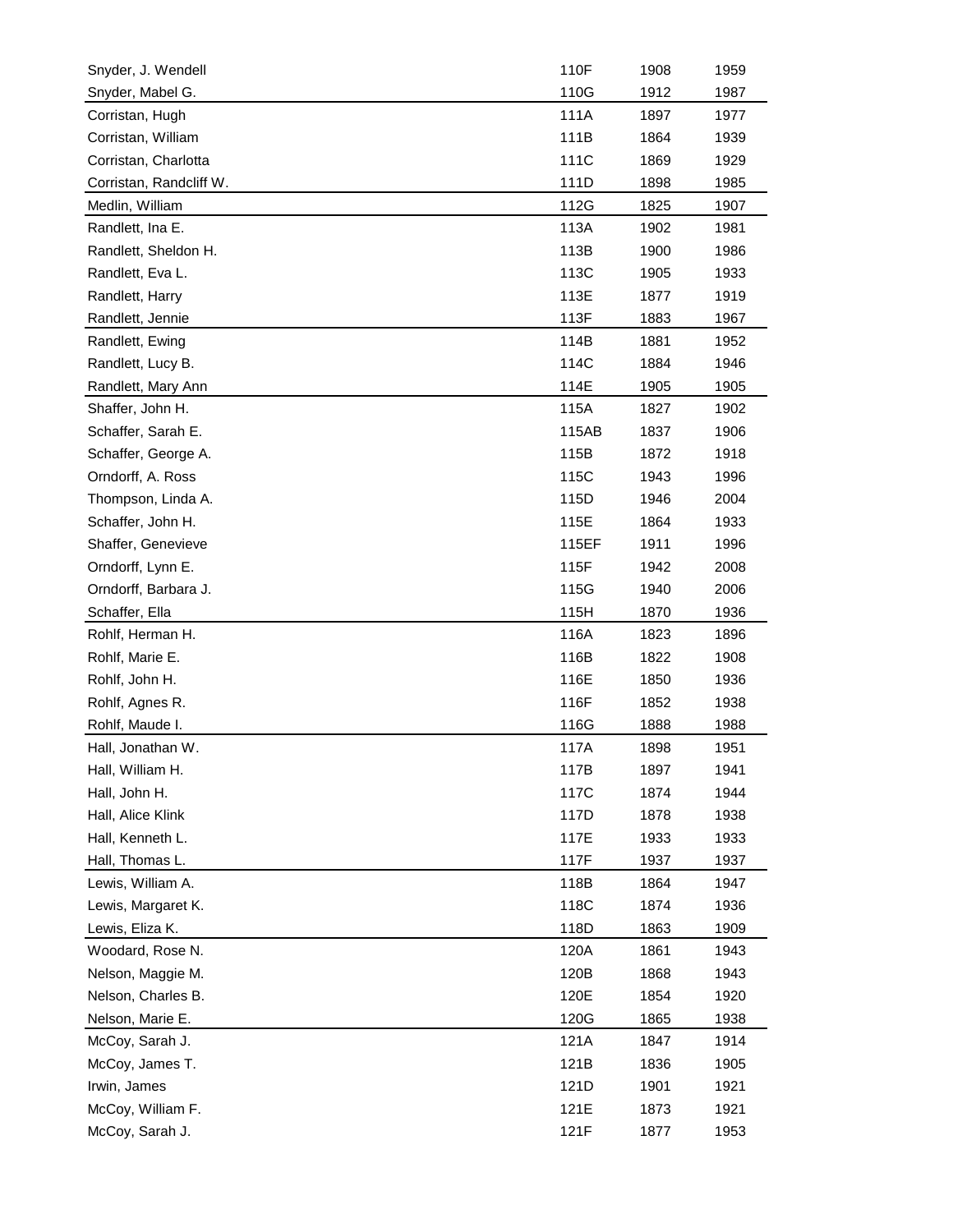| McCoy, George A.           | 121G | 1917 | 1976 |
|----------------------------|------|------|------|
| McDowell, Oren L.          | 122A | 1906 | 1924 |
| McDowell, Izora            | 122C | 1853 | 1929 |
| McDowell, Florence         | 122D | 1888 | 1903 |
| McDowell, Joseph A.        | 122E | 1854 | 1934 |
| Holbrook, Minnie E. May    | 123A | 1876 | 1903 |
| Holbrook, Harry F.         | 123B | 1872 | 1950 |
| Holbrook, Emma M.          | 123C | 1882 | 1954 |
| Scott, Alma D.             | 123D | 1904 | 1905 |
| Holbrook, John             | 123E | 1898 | 1919 |
| Holbrook, Frank O.         | 123F | 1902 | 1924 |
| Haggerty, Katherine E.     | 123G | 1915 | 1978 |
| Halbrook, Dorothy          | 124A | 1930 | 1930 |
| <b>Catherine Smith</b>     | 124C | 1852 | 1937 |
| Holbrook, Samuel           | 124D | 1838 | 1920 |
| Adanitsch, Charles R.      | 124G | 1932 | 1932 |
| Holbrook, Charles W.       | 124H | 1919 | 1927 |
| Hyatt, Ollie K. Bukovitz   | 125F | 1908 | 2003 |
| Hyatt, John C.             | 125G | 1904 | 1956 |
| Clingerman, Margaret L.    | 126C | 1952 | 1952 |
| Gleason, Frank Randlett    | 127A | 1908 | 1994 |
| Gleason, Lucy M. Romesburg | 127B | 1907 | 1987 |
| Anderson, Paul             | 127D | 1942 | 2021 |
| Gleason, Patricia L.       | 127F | 1931 | 2020 |
| McDowell, Stephen          | 128A | 1886 | 1935 |
| McDowell, Effie A.         | 128B | 1895 | 1936 |
| Taggart, Leeman J.         | 128E | 1906 | 1978 |
| Taggart, Ruth              | 128F | 1915 | 1985 |
| Taggart, Judith A.         | 128G | 1937 | 2019 |
| Taggart, Larry Lee         | 128H | 1942 | 1942 |
| Jeffries, Flora B.         | 129B | 1888 | 1980 |
| Jeffries, Charles I.       | 129C | 1870 | 1960 |
| Burd, William H.           | 130A | 1910 | 1960 |
| Burd, Thelma R.            | 130B | 1911 | 2007 |
| Gleason, Frank W.          | 130C | 1888 | 1976 |
| Gleason, Edna W.           | 130D | 1887 | 1950 |
| Randlett, Hellen Lucille   | 130E | 1914 | 1916 |
| Randlett, Edna Marion      | 130F | 1916 | 1918 |
| Randlett, Warren B.        | 130G | 1924 | 1975 |
| Randlett, Doris H.         | 130H | 1928 | 2008 |
| Smith, Lloyd               | 131A | 1886 | 1943 |
| Smith, Emma J.             | 131B | 1868 | 1957 |
| Smith, Ester               | 131C | 1869 | 1928 |
| Smith, George              | 131D | 1871 | 1904 |
| Smith, Ralph               | 131E | 1898 | 1980 |
| Smith, Edna                | 131F | 1892 | 1976 |
| Smith, William A.          | 131G | 1905 | 1987 |
| Smith, Retha M.            | 131H | 1908 | 2001 |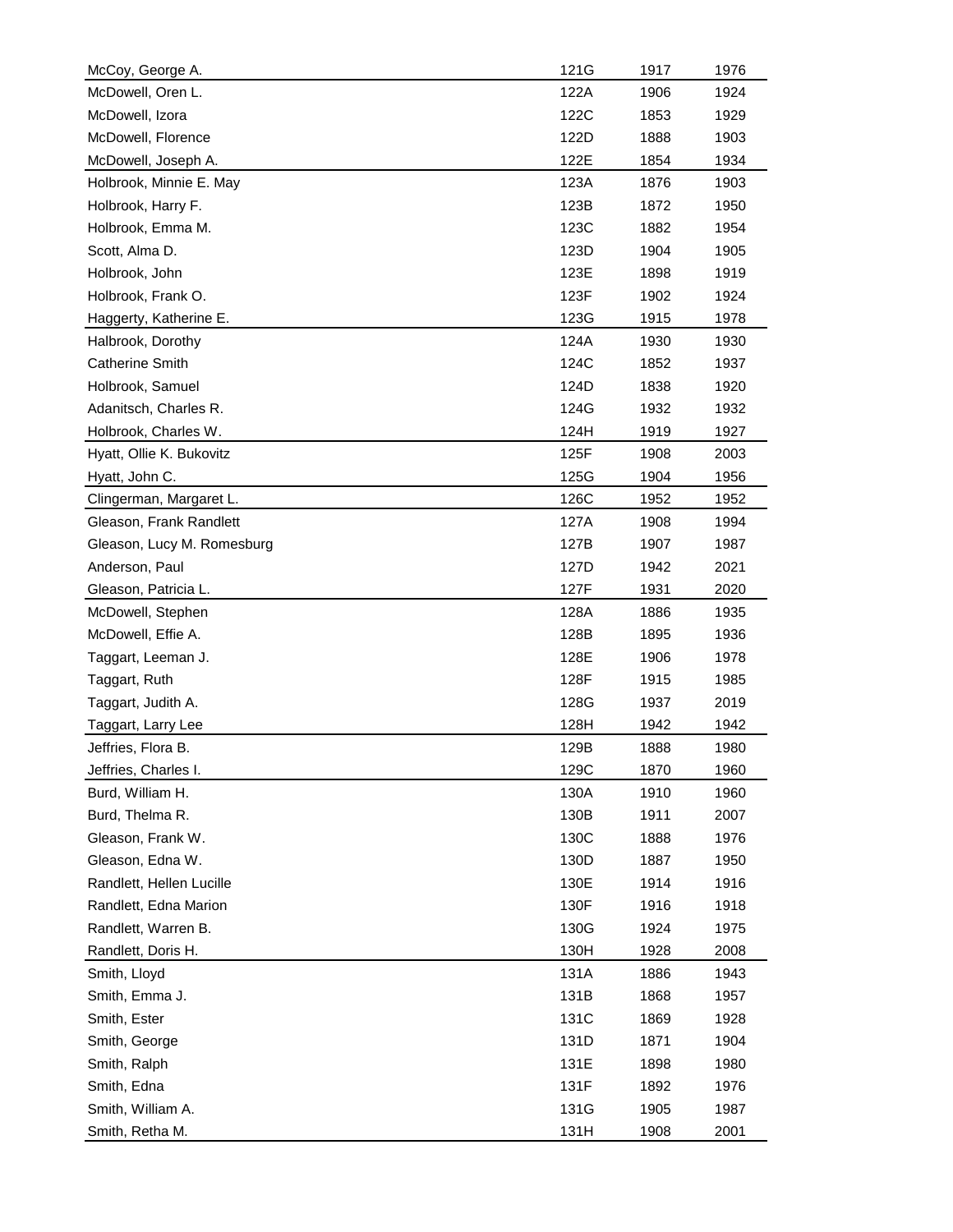| Sailor, Lawrence       | 132A   | 1830 | 1917 |
|------------------------|--------|------|------|
| Sailor, Nancy G.       | 132B   | 1824 | 1886 |
| Sailor, Ella M.        | 132C   | 1859 | 1893 |
| Sailor, Chris W.       | 132D   | 1854 | 1911 |
| Sailor, John W.        | 132F   | 1869 | 1939 |
| Sailor, C. Downer      | 132G   | 1892 | 1958 |
| Antuck, Nina H.        | 133.5C | 1908 | 1959 |
| Antuck, Sergius W.     | 133.5D | 1911 | 1958 |
| Klink, William         | 133B   | 1840 | 1897 |
| Klink, Hannah          | 133C   | 1836 | 1909 |
| Holland, J. W.         | 134D   | 1899 | 1921 |
| Jackson, John Paul     | 135A   | 1906 | 1975 |
| Jackson, David Joseph  | 135B   | 1937 | 2020 |
| Jackson, Zelda Mae     | 135C   | 1907 | 1979 |
| Rankin, Albert         | 135D   | 1883 | 1938 |
| Rankin, David          | 135E   | 1855 | 1933 |
| Rankin, Belle          | 135F   | 1883 | 1966 |
| Rankin, Ella           | 135G   | 1861 | 1932 |
| Rankin, Charles        | 135H   | 1886 | 1914 |
| Kaiser, John           | 136B   | 1844 | 1921 |
| Kaiser, Emma E.        | 136C   | 1849 | 1922 |
| Long, Nathaniel E.     | 139G   | 1923 | 1993 |
| Long, Rena J.          | 139H   | 1924 | 1994 |
| Raymond, Daniel C.     | 140A   | 1894 | 1972 |
| Raymond, Ida Belle     | 140B   | 1903 | 1963 |
| Raymond, Gerald W.     | 140E   | 1922 | 1953 |
| Raymond, Baby          | 140EF  | 1948 | 1948 |
| Raymond, Naomi R.      | 140F   | 1939 | 1939 |
| Raymond, Alice F.      | 140G   | 1941 | 1941 |
| Raymond, Robert        | 140H   | 1943 | 1943 |
| Bishoff, William S.    | 141.5G | 1879 | 1963 |
| Bishoff, Cora E.       | 141.5H | 1878 | 1949 |
| Cromwell, Archie       | 141B   | 1888 | 1937 |
| Cromwell, Bertha       | 141C   | 1896 | 1981 |
| Cromwell, Harry A.     | 141F   | 1927 | 1997 |
| Cunningham, Charles B. | 142B   | 1867 | 1936 |
| Cunningham, Agnes      | 142C   | 1868 | 1927 |
| Cunningham, Frank      | 142D   | 1896 | 1980 |
| Sturm, Charles         | 143A   | 1879 | 1930 |
| Sturm, Lucinda Belle   | 143B   | 1883 | 1968 |
| Sturm, Hellen Lucille  | 143C   | 1914 | 1916 |
| Sturm, Edna Marion     | 143D   | 1916 | 1918 |
| Sturm, Delbert         | 143E   | 1905 | 1905 |
| Sturm, Estella L.      | 143F   | 1918 | 1919 |
| Thomas, Elizabeth M.   | 144A   | 1865 | 1934 |
| Thomas, Samuel T.      | 144B   | 1858 | 1935 |
| Menhart, John          | 145A   | 1821 | 1890 |
| Menhart, Katherine     | 145B   | 1823 | 1900 |
|                        |        |      |      |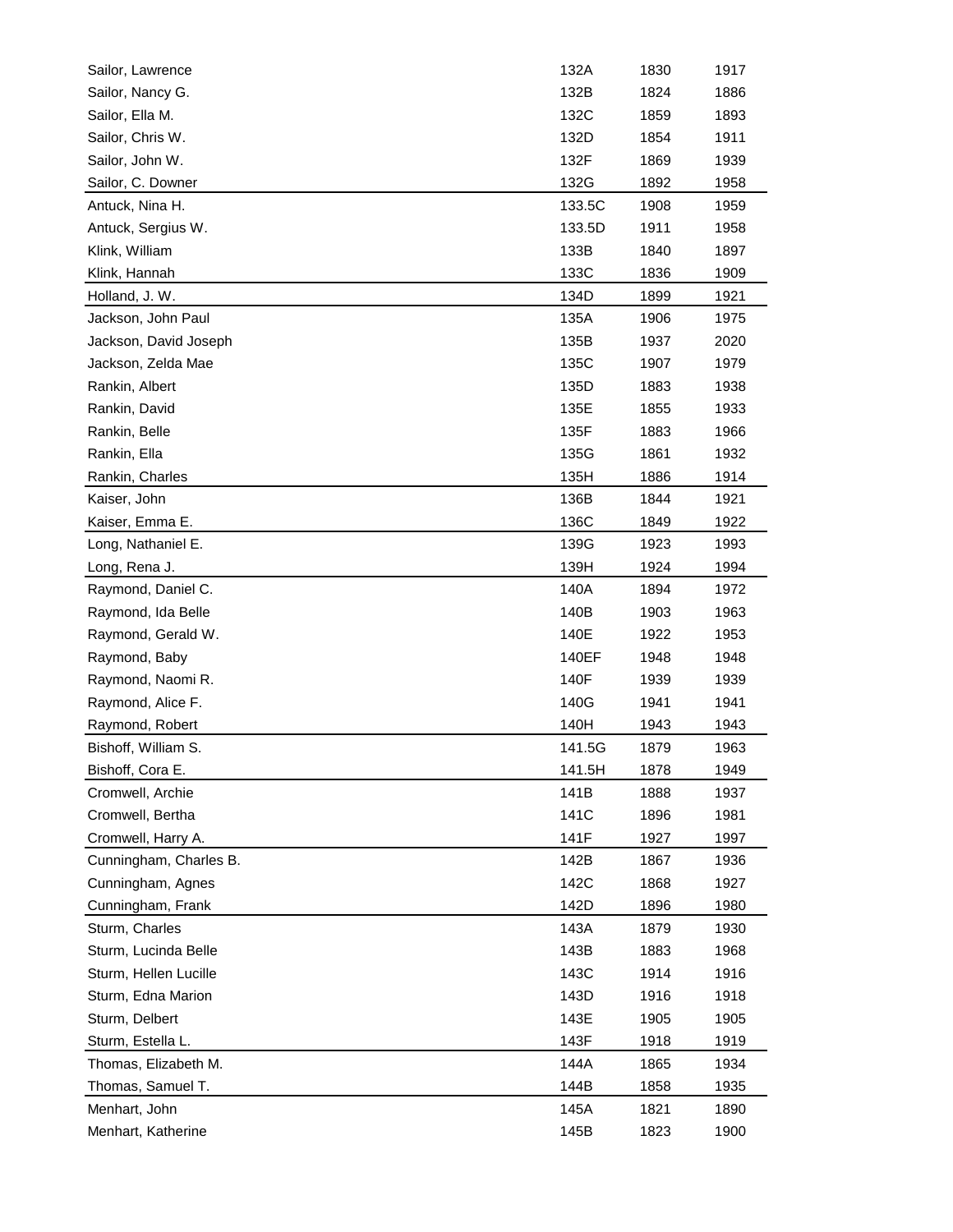| Menhart, John Jr.                       | 145C         | 1848         | 1916         |
|-----------------------------------------|--------------|--------------|--------------|
| Menhart, Conrad                         | 145D         | 1857         | 1928         |
| Menhart, John Harry Jr.                 | 145F         | 1933         | 2019         |
| West, Albert M                          | 146A         | 1868         | 1942         |
| West, Emma C.                           | 146F         | 1869         | 1952         |
| West, Alva Ray                          | 146G         | 1896         | 1943         |
| West, Grethel                           | 146H         | 1900         | 1975         |
| Groover, James I.                       | 147B         | 1846         | 1926         |
| Groover, Ruth Ann West                  | 147C         | 1847         | 1948         |
| Groover, James A.                       | 147D         | 1876         | 1942         |
| Thomas, Myrtle S.                       | 151C         | 1908         | 1999         |
| Thomas, Robert E.                       | 151D         | 1911         | 1964         |
| Jeffries, Dale Taylor                   | 151E         | 1942         | 1942         |
| Jeffries, Delia M.                      | 151F         | 1906         | 1996         |
| Jeffries, Taylor                        | 151G         | 1909         | 1992         |
| Ford, Ester                             | 153C         | 1894         | 1963         |
| Ford, Frank S.                          | 153D         | 1889         | 1947         |
| Moser, Earl C.                          | 153F         | 1902         | 1992         |
| Moser, Martha F.                        | 153G         | 1902         | 1969         |
| Ewing, Izzac T.                         | 154A         | 1881         | 1919         |
| Lenhart, Jane Ewing                     | 154B         | 1891         | 1924         |
| Ford, Minnie S.                         | 154C         | 1888         | 1936         |
| Ford, Ruth C.                           | 154D         | 1896         | 1979         |
| Ewing, Frank O.                         | 154E         | 1913         | 1963         |
| Ford, Elizabeth H.                      | 154W         | 1906         | 1983         |
| Raymond, Albert R.                      | 155A         | 1868         | 1920         |
| Raymond, Emma J.                        | 155B         | 1870         | 1968         |
| Raymond, Ara Ethel                      | 155C         | 1902         | 1903         |
| Raymond, Helen Evelyn                   | 155D         | 1913         | 1914         |
| Raymond, Norval C.                      | 155F         | 1890         | 1976         |
| Raymond, Arthur Floyd                   | 155G         | 1893         | 1970         |
| Raymond, Frank                          | 155H         | 1901         | 1923         |
| Menhart, Rachel                         | 156B         | 1866         | 1913         |
| Menhart, Henry                          | 156C         | 1860         | 1927         |
| Menhart, John H. Sr.                    | 156E         | 1904         | 1992         |
| Menhart, Ruth A.                        | 156F         | 1901         | 1972         |
| Menhart, Rena E.                        | 156H         | 1923         | 1987         |
| Holland, Joseph B.                      | 157A         | 1857         | 1932         |
| Holland, Mildron W.                     | 157B         | 1857         | 1950         |
| Holland, James W.                       |              |              |              |
|                                         | 157D         | 1881         | 1899         |
| Holland, Joseph D.                      | 157E         | 1898         | 1946         |
| Holland, Tillie                         |              |              |              |
|                                         | 157F         | 1895         | 1970         |
| Rankin, Dorothy J.                      | 158A         | 1922         | 1981         |
| Rankin, Robert B.                       | 158B         | 1916         | 1978         |
| Rankin, Gwendolyn                       | 158C         | 1893         | 1917         |
| Rankin, Charles A.                      | 158D         | 1917         | 1917         |
| Mathias, James D.<br>Anderson, Sarah E. | 162A<br>162B | 1973<br>1888 | 2015<br>1944 |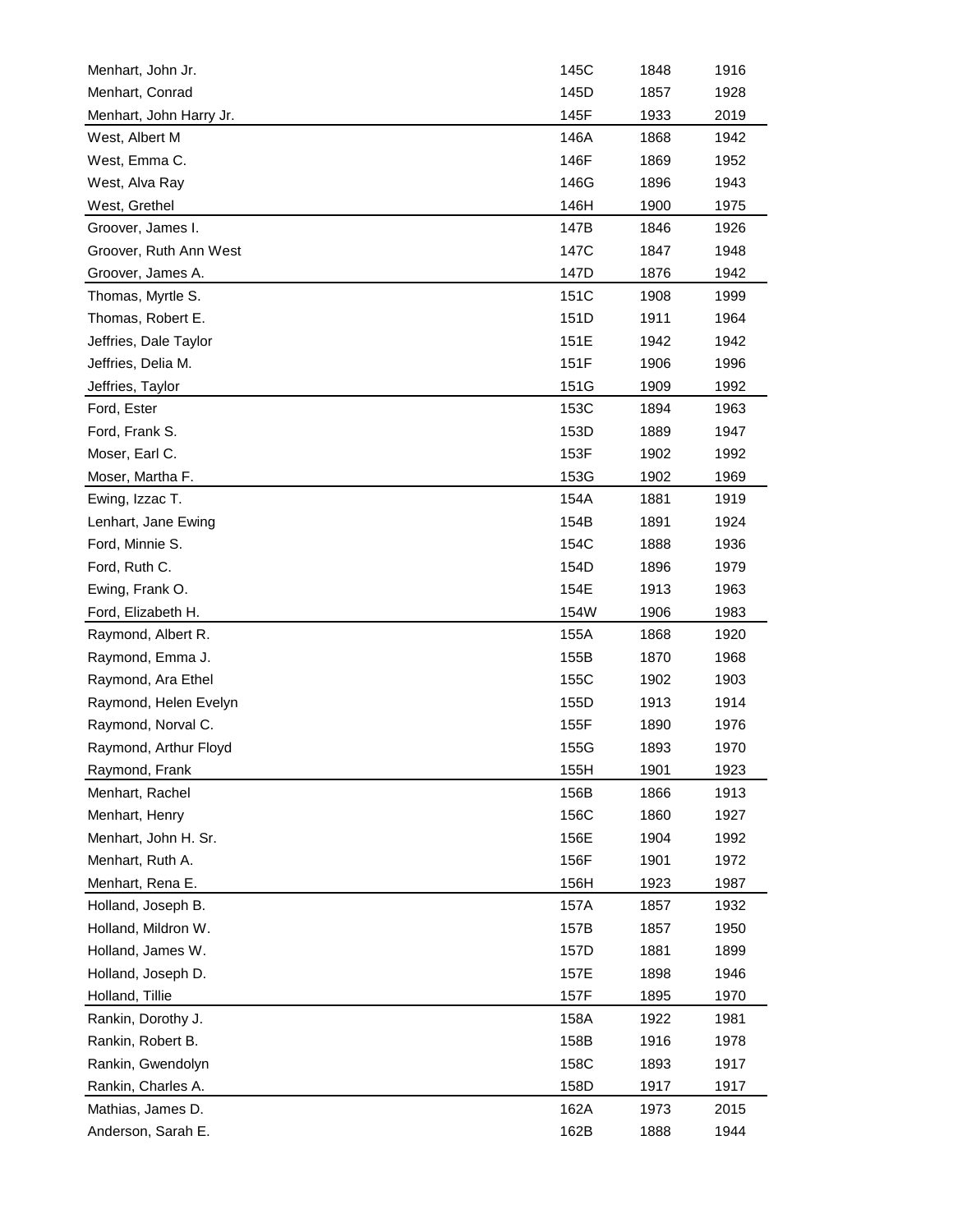| Gales, R. Edward                    | 162C         | 1906         | 1973         |
|-------------------------------------|--------------|--------------|--------------|
| Mathias, Edna Joyce                 | 162D         | 1938         | 2020         |
| Barclay, Arthur W.                  | 162E         | 1912         | 1992         |
| Barclay, Helen Mae                  | 162F         | 1914         | 1973         |
| Turner, John H.                     | 162G         | 1930         | 2018         |
| Turner, Shirley J.                  | 162H         | 1935         | 2005         |
| Thompson, Margaret Ann. F.          | 163A         | 1891         | 1944         |
| Thompson, Calvert                   | 163B         | 1912         | 2004         |
| Thompson, Margaret G.               | 163C         | 1918         | 2007         |
| Thompson, Kenneth                   | 163D         | 1960         | 1989         |
| Wingrove, Margaret                  | 163E         | 1961         | 1961         |
| Kovalchik, Stephen                  | 163F         | 1981         | 1981         |
| Thompson, David                     | 164A         | 1844         | 1920         |
| Thompson, Clara                     | 164B         | 1858         | 1931         |
| Thompson, Martha Irean              | 164C         | 1928         | 1929         |
| Thompson, Paul Harlan               | 164D         | 1931         | 1931         |
| Durno, William H.                   | 165F         | 1869         | 1950         |
| Durno, Mary Thompson                | 165G         | 1880         | 1966         |
| Wiggins, Henry H.                   | 166A         | 1841         | 1919         |
| Wiggins, Huldah                     | 166B         | 1838         | 1920         |
| Wiggins, Harriet R.                 | 166C         | 1872         | 1892         |
| Wiggins, John H.                    | 166F         | 1874         | 1921         |
| Wiggins, Anna B.                    | 166G         | 1867         | 1949         |
| Waters, John A.                     | 167B         | 1857         | 1922         |
| Waters, Mary E.                     | 167C         | 1879         | 1956         |
| Markey, Mina Minerd                 | 168A         | 1908         | 1949         |
| Minerd, Mollie Mae                  | 168AB        | 1883         | 1955         |
| Minerd, Beth A.                     | 168B         | 1881         | 1962         |
| O'Connor, Roy                       | 168C         | 1908         | 1980         |
| O'Connor, Ruth E.                   | 168D         | 1916         | 1981         |
| Kelly, Vernice Ruth                 | 168E         | 1926         | 1965         |
| Kelly, Judith Raye                  | 168F         | 1942         | 2001         |
|                                     |              |              |              |
|                                     |              |              |              |
| Gibson, Russell E.                  | 168G         | 1920         | 1978         |
| Gibson, Evelyn M                    | 168H         | 1924         | 2013         |
| George, France Richard              | 173B         | 1947         | 1947         |
| George, France Matha                | 173C         | 1923         | 2009         |
| George, Margaret Eberly             | 173D         | 1922         | 2000         |
| Bryner, Earl K.                     | 174B         | 1914         | 1987         |
| Bryner, Mary E.                     | 174C         | 1913         | 1983         |
| Bryner, Frances Lucinda             | 174D         | 1938         | 1939         |
| Fike, Madeline                      | 174G         | 1936         | 1978         |
| Fike, Donald                        | 174H         | 1935         | 2004         |
| Orndorff, Denise Rae                | 175A         | 1976         | 1999         |
| Thompson, Samuel C.                 | 175B         | 1882         | 1927         |
| Groover, Lulu Thompson              | 175C         | 1883         | 1968         |
| Thompson, Lawrence S.               | 175E         | 1925         | 2005         |
| Thompson, Evelyn D.<br>Smith, Alvin | 175F<br>176A | 1933<br>1902 | 2016<br>1987 |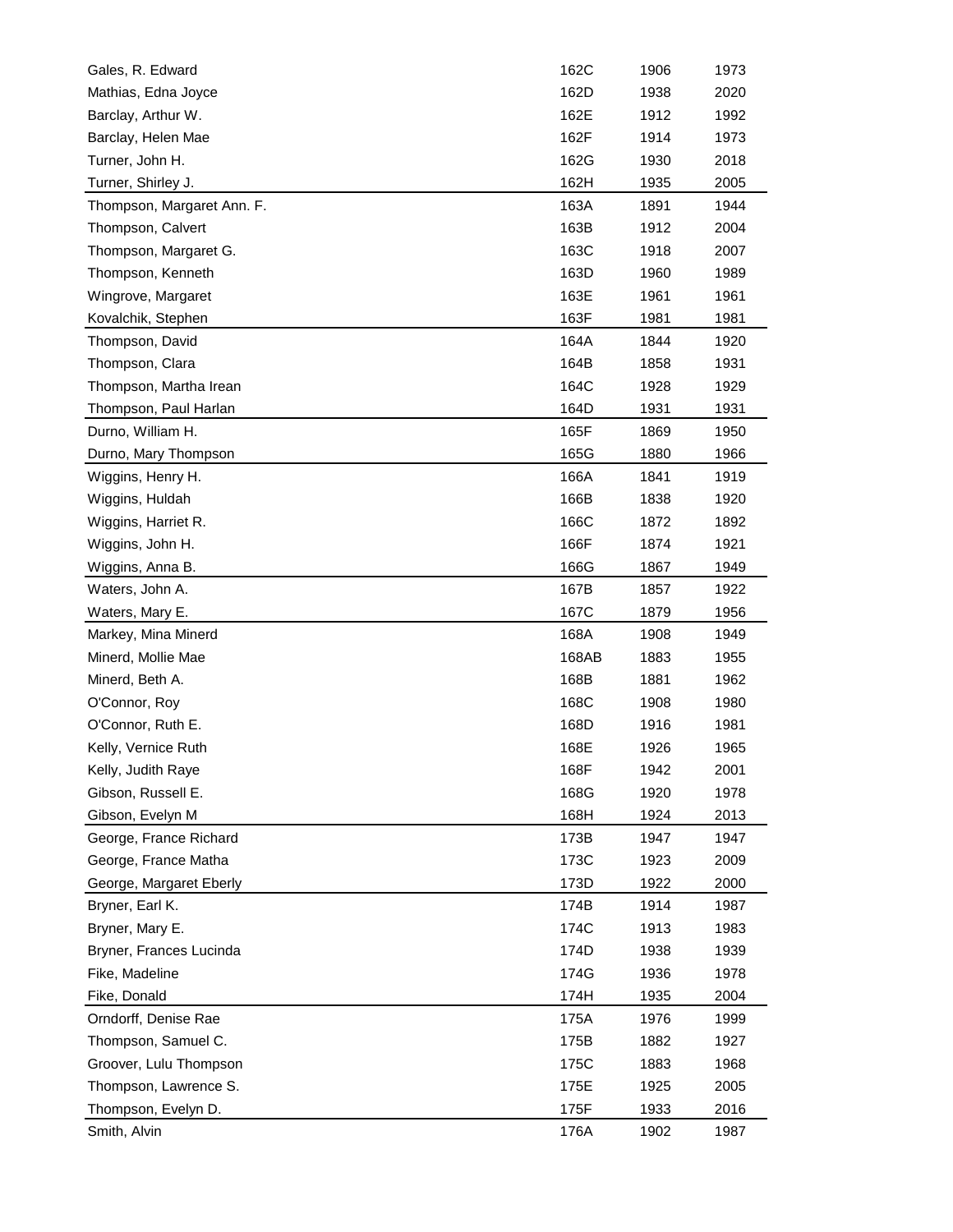| Smith, Nellie L.             | 176B | 1918 | 1980 |
|------------------------------|------|------|------|
| Smith, Mary J.               | 176C | 1898 | 1924 |
| Thomas, Donald E.            | 176D | 1942 | 1981 |
| Smith, Denzell               | 176E | 1911 | 1947 |
| Wilson, Cleo Smith           | 176F | 1909 | 1990 |
| Lafferty, Sarah Ann          | 176G | 1981 | 1981 |
| Lafferty, Jason Andrew       | 176H | 1982 | 1982 |
| Lee, Charles B.              | 177C | 1894 | 1981 |
| Lee, Marah E.                | 177D | 1900 | 1965 |
| Lee, Ada Carr                | 177H | 1899 | 1973 |
| Smith, Clyde Johnson         | 183A | 1886 | 1970 |
| Smith, Edith M. Watts        | 183B | 1887 | 1934 |
| Kacur, Anna Pearl            | 183C | 1896 | 1968 |
| Smith, Earl Watts            | 183D | 1918 | 1985 |
| Winning, Edith P. Smith      | 183F | 1925 | 1980 |
| Smith, Carl Joseph           | 183G | 1913 | 1985 |
| Ankrom, Hannah V.            | 184B | 1891 | 1927 |
| Ankrom, Hallie               | 184C | 1901 | 1983 |
| Ankrom, Sara T.              | 184D | 1911 | 1995 |
| Klink, Virginia A.           | 185A | 1869 | 1925 |
| Klink, John R.               | 185B | 1866 | 1938 |
| Giannopoulos, Eliza P. Klink | 185C | 1902 | 1947 |
| Klink, Johney D.             | 185F | 1906 | 1977 |
| Klink, Irene                 | 185G | 1925 | 1935 |
| Klink, Mary M.               | 185H | 1906 | 1987 |
| Thomas, William H.           | 186A | 1887 | 1972 |
| Thomas, Mabel M.             | 186B | 1896 | 1963 |
| Wise, Karl E.                | 186C | 1910 | 1983 |
| Wise, Pearl I.               | 186D | 1914 | 2002 |
| Thomas, Roy S.               | 186E | 1925 | 1971 |
| Thomas, Sara M.              | 186F | 1924 | 1983 |
| Hassenplug, Dean C.          | 186G | 1937 | 1966 |
| Smith, Leona M.              | 187B | 1898 | 1972 |
| Smith, Weldon C.             | 187C | 1894 | 1976 |
| Smith, Jessie L.             | 187D | 1900 | 1924 |
| Wyckoff, G. Ellen            | 187H | 1921 | 2002 |
| Sproul, Oliver               | 188B | 1841 | 1928 |
| Sproll, Matilda M.           | 188C | 1842 | 1922 |
| Christy, Emmette A.          | 188E | 1874 | 1943 |
| Christy, Mary E.             | 188F | 1872 | 1940 |
| Bryner, Olive T.             | 189G | 1914 | 2002 |
|                              |      |      |      |
| Bryner, Dalton E.            | 189H | 1911 | 1943 |
| Mahallick, Lewis Sr.         | 215A | 1906 | 1974 |
| Mahallick, Thelma G.         | 215B | 1924 | 1991 |
| Little, Lawrence             | 215D | 1923 | 1972 |
| Raymond, Ervin R. Sr         | 216A | 1926 | 1989 |
| Raymond, Wilma J.            | 216B | 1919 | 2012 |
| Parker, Joseph C.            | 218A | 1901 | 1993 |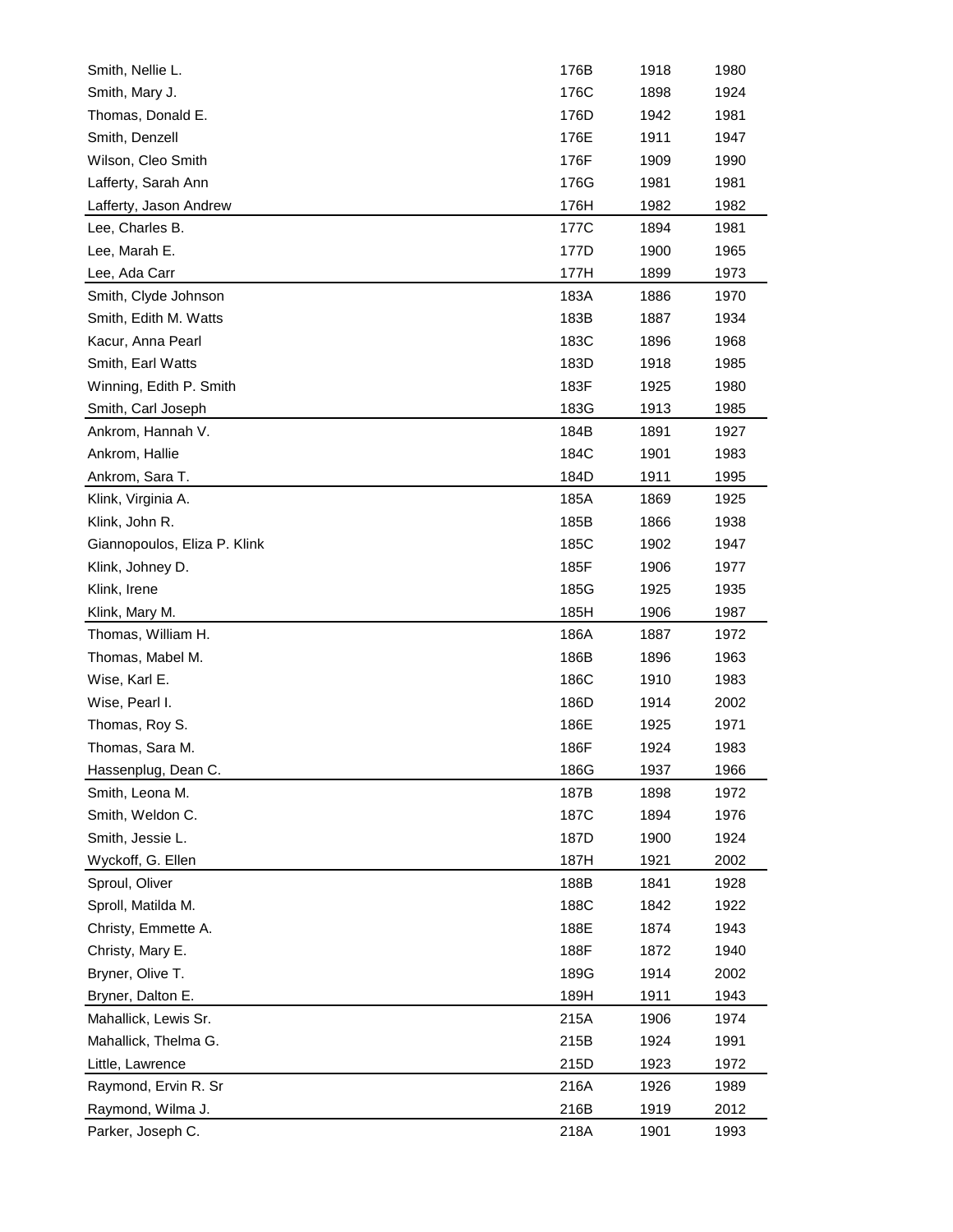| Morgart, Francis Earl<br>219A<br>1902<br>1973<br>Wallner, Lawrence R.<br>220A<br>2004<br>1939<br>Cimino, Marcy<br>220C<br>1932<br>2015<br>Astleford, Robert. E.<br>223A<br>1924<br>2001<br>223B<br>Astleford, Alice May<br>1925<br>2018<br>McDowell, Albert<br>224A<br>1918<br>2009<br>224B<br>1919<br>2004<br>McDowell, Mary L.<br>Foster, Kirk K.<br>227A<br>1917<br>2006<br>227B<br>Foster, Virginia N.<br>1912<br>1998<br>Noble, Walter N.<br>227C<br>1906<br>1994<br>227D<br>1904<br>Noble, Bertha S.<br>2000<br>Hill, John H.<br>228A<br>1900<br>1980<br>Hill, Susie A.<br>228B<br>1905<br>1990<br>Craft, William P.<br>228C<br>1926<br>2000<br>Craft, Joann<br>228D<br>1930<br>1995<br>Molasky, Frank H.<br>229A<br>1903<br>1995<br>Molasky, Katie H. Rohlf<br>229B<br>1899<br>1974<br>231A<br>1900<br>Stiverson, John Bruce<br>1973<br>231B<br>1913<br>1996<br>Stiverson, Cora Mae<br>233A<br>Guerriere, Anthony E.<br>1907<br>1990<br>Provance, Allen J.<br>234A<br>1918<br>1994<br>Provance, Marybelle<br>234B<br>1916<br>1994<br>Thompson, Carl A.<br>235A<br>1918<br>1992<br>Thompson, Pearl M.<br>235B<br>1921<br>1984<br>Hlavacek, Donna Jean<br>235C<br>2021<br>Lewis, William E.<br>239A<br>1927<br>1984<br>Lewis, Sarah E.<br>239B<br>1910<br>1999<br>Lewis, Alvie J.<br>239C<br>1908<br>1975<br><b>Cemetery Addition</b><br>Williams, John R.<br>N001A<br>1942<br>2017<br>1918<br>Thompson, Charles R.<br>N002A<br>1969<br>Thompson, Sara P.<br>N002B<br>1914<br>2010<br>Williams, Annette M.<br>N002D<br>1967<br>1967<br>Moore, Kennedy O.<br>N003A<br>1876<br>1961<br>Moore, Armeda<br>N003B<br>1903<br>1982<br>Moore, Frank Grey<br>N003C<br>1929<br>1972<br>Moore, John Kennedy<br>N003D<br>1926<br>1972<br>Thompson, Oran N.<br>N004A<br>1930<br>1973<br>Thompson, Ida M.<br>N004B<br>1920<br>1989<br><b>N005A</b><br>Gillick, James A<br>1906<br>1985<br>Gillick, Mary V.<br>N005B<br>1924<br>2015<br>Miller, Samuel C.<br><b>N006A</b><br>1921<br>2005<br>Miller, Goldie V.<br>N006B<br>1925<br>1989<br>McGinnis, Scott R.<br>N006C<br>1969<br>2000<br>Thompson, John<br><b>N007A</b><br>1888<br>1973<br>Thompson, Beulah A.<br><b>N007B</b><br>1904<br>1984<br><b>N007C</b><br>Thompson, Charles H.<br>1920<br>2001 | Parker, Ivy B. | 218B | 1906 | 1999 |
|-----------------------------------------------------------------------------------------------------------------------------------------------------------------------------------------------------------------------------------------------------------------------------------------------------------------------------------------------------------------------------------------------------------------------------------------------------------------------------------------------------------------------------------------------------------------------------------------------------------------------------------------------------------------------------------------------------------------------------------------------------------------------------------------------------------------------------------------------------------------------------------------------------------------------------------------------------------------------------------------------------------------------------------------------------------------------------------------------------------------------------------------------------------------------------------------------------------------------------------------------------------------------------------------------------------------------------------------------------------------------------------------------------------------------------------------------------------------------------------------------------------------------------------------------------------------------------------------------------------------------------------------------------------------------------------------------------------------------------------------------------------------------------------------------------------------------------------------------------------------------------------------------------------------------------------------------------------------------------------------------------------------------------------------------------------------------------------------------------------------------------------------------------------------------------------------------------------------------------------------------|----------------|------|------|------|
|                                                                                                                                                                                                                                                                                                                                                                                                                                                                                                                                                                                                                                                                                                                                                                                                                                                                                                                                                                                                                                                                                                                                                                                                                                                                                                                                                                                                                                                                                                                                                                                                                                                                                                                                                                                                                                                                                                                                                                                                                                                                                                                                                                                                                                               |                |      |      |      |
|                                                                                                                                                                                                                                                                                                                                                                                                                                                                                                                                                                                                                                                                                                                                                                                                                                                                                                                                                                                                                                                                                                                                                                                                                                                                                                                                                                                                                                                                                                                                                                                                                                                                                                                                                                                                                                                                                                                                                                                                                                                                                                                                                                                                                                               |                |      |      |      |
|                                                                                                                                                                                                                                                                                                                                                                                                                                                                                                                                                                                                                                                                                                                                                                                                                                                                                                                                                                                                                                                                                                                                                                                                                                                                                                                                                                                                                                                                                                                                                                                                                                                                                                                                                                                                                                                                                                                                                                                                                                                                                                                                                                                                                                               |                |      |      |      |
|                                                                                                                                                                                                                                                                                                                                                                                                                                                                                                                                                                                                                                                                                                                                                                                                                                                                                                                                                                                                                                                                                                                                                                                                                                                                                                                                                                                                                                                                                                                                                                                                                                                                                                                                                                                                                                                                                                                                                                                                                                                                                                                                                                                                                                               |                |      |      |      |
|                                                                                                                                                                                                                                                                                                                                                                                                                                                                                                                                                                                                                                                                                                                                                                                                                                                                                                                                                                                                                                                                                                                                                                                                                                                                                                                                                                                                                                                                                                                                                                                                                                                                                                                                                                                                                                                                                                                                                                                                                                                                                                                                                                                                                                               |                |      |      |      |
|                                                                                                                                                                                                                                                                                                                                                                                                                                                                                                                                                                                                                                                                                                                                                                                                                                                                                                                                                                                                                                                                                                                                                                                                                                                                                                                                                                                                                                                                                                                                                                                                                                                                                                                                                                                                                                                                                                                                                                                                                                                                                                                                                                                                                                               |                |      |      |      |
|                                                                                                                                                                                                                                                                                                                                                                                                                                                                                                                                                                                                                                                                                                                                                                                                                                                                                                                                                                                                                                                                                                                                                                                                                                                                                                                                                                                                                                                                                                                                                                                                                                                                                                                                                                                                                                                                                                                                                                                                                                                                                                                                                                                                                                               |                |      |      |      |
|                                                                                                                                                                                                                                                                                                                                                                                                                                                                                                                                                                                                                                                                                                                                                                                                                                                                                                                                                                                                                                                                                                                                                                                                                                                                                                                                                                                                                                                                                                                                                                                                                                                                                                                                                                                                                                                                                                                                                                                                                                                                                                                                                                                                                                               |                |      |      |      |
|                                                                                                                                                                                                                                                                                                                                                                                                                                                                                                                                                                                                                                                                                                                                                                                                                                                                                                                                                                                                                                                                                                                                                                                                                                                                                                                                                                                                                                                                                                                                                                                                                                                                                                                                                                                                                                                                                                                                                                                                                                                                                                                                                                                                                                               |                |      |      |      |
|                                                                                                                                                                                                                                                                                                                                                                                                                                                                                                                                                                                                                                                                                                                                                                                                                                                                                                                                                                                                                                                                                                                                                                                                                                                                                                                                                                                                                                                                                                                                                                                                                                                                                                                                                                                                                                                                                                                                                                                                                                                                                                                                                                                                                                               |                |      |      |      |
|                                                                                                                                                                                                                                                                                                                                                                                                                                                                                                                                                                                                                                                                                                                                                                                                                                                                                                                                                                                                                                                                                                                                                                                                                                                                                                                                                                                                                                                                                                                                                                                                                                                                                                                                                                                                                                                                                                                                                                                                                                                                                                                                                                                                                                               |                |      |      |      |
|                                                                                                                                                                                                                                                                                                                                                                                                                                                                                                                                                                                                                                                                                                                                                                                                                                                                                                                                                                                                                                                                                                                                                                                                                                                                                                                                                                                                                                                                                                                                                                                                                                                                                                                                                                                                                                                                                                                                                                                                                                                                                                                                                                                                                                               |                |      |      |      |
|                                                                                                                                                                                                                                                                                                                                                                                                                                                                                                                                                                                                                                                                                                                                                                                                                                                                                                                                                                                                                                                                                                                                                                                                                                                                                                                                                                                                                                                                                                                                                                                                                                                                                                                                                                                                                                                                                                                                                                                                                                                                                                                                                                                                                                               |                |      |      |      |
|                                                                                                                                                                                                                                                                                                                                                                                                                                                                                                                                                                                                                                                                                                                                                                                                                                                                                                                                                                                                                                                                                                                                                                                                                                                                                                                                                                                                                                                                                                                                                                                                                                                                                                                                                                                                                                                                                                                                                                                                                                                                                                                                                                                                                                               |                |      |      |      |
|                                                                                                                                                                                                                                                                                                                                                                                                                                                                                                                                                                                                                                                                                                                                                                                                                                                                                                                                                                                                                                                                                                                                                                                                                                                                                                                                                                                                                                                                                                                                                                                                                                                                                                                                                                                                                                                                                                                                                                                                                                                                                                                                                                                                                                               |                |      |      |      |
|                                                                                                                                                                                                                                                                                                                                                                                                                                                                                                                                                                                                                                                                                                                                                                                                                                                                                                                                                                                                                                                                                                                                                                                                                                                                                                                                                                                                                                                                                                                                                                                                                                                                                                                                                                                                                                                                                                                                                                                                                                                                                                                                                                                                                                               |                |      |      |      |
|                                                                                                                                                                                                                                                                                                                                                                                                                                                                                                                                                                                                                                                                                                                                                                                                                                                                                                                                                                                                                                                                                                                                                                                                                                                                                                                                                                                                                                                                                                                                                                                                                                                                                                                                                                                                                                                                                                                                                                                                                                                                                                                                                                                                                                               |                |      |      |      |
|                                                                                                                                                                                                                                                                                                                                                                                                                                                                                                                                                                                                                                                                                                                                                                                                                                                                                                                                                                                                                                                                                                                                                                                                                                                                                                                                                                                                                                                                                                                                                                                                                                                                                                                                                                                                                                                                                                                                                                                                                                                                                                                                                                                                                                               |                |      |      |      |
|                                                                                                                                                                                                                                                                                                                                                                                                                                                                                                                                                                                                                                                                                                                                                                                                                                                                                                                                                                                                                                                                                                                                                                                                                                                                                                                                                                                                                                                                                                                                                                                                                                                                                                                                                                                                                                                                                                                                                                                                                                                                                                                                                                                                                                               |                |      |      |      |
|                                                                                                                                                                                                                                                                                                                                                                                                                                                                                                                                                                                                                                                                                                                                                                                                                                                                                                                                                                                                                                                                                                                                                                                                                                                                                                                                                                                                                                                                                                                                                                                                                                                                                                                                                                                                                                                                                                                                                                                                                                                                                                                                                                                                                                               |                |      |      |      |
|                                                                                                                                                                                                                                                                                                                                                                                                                                                                                                                                                                                                                                                                                                                                                                                                                                                                                                                                                                                                                                                                                                                                                                                                                                                                                                                                                                                                                                                                                                                                                                                                                                                                                                                                                                                                                                                                                                                                                                                                                                                                                                                                                                                                                                               |                |      |      |      |
|                                                                                                                                                                                                                                                                                                                                                                                                                                                                                                                                                                                                                                                                                                                                                                                                                                                                                                                                                                                                                                                                                                                                                                                                                                                                                                                                                                                                                                                                                                                                                                                                                                                                                                                                                                                                                                                                                                                                                                                                                                                                                                                                                                                                                                               |                |      |      |      |
|                                                                                                                                                                                                                                                                                                                                                                                                                                                                                                                                                                                                                                                                                                                                                                                                                                                                                                                                                                                                                                                                                                                                                                                                                                                                                                                                                                                                                                                                                                                                                                                                                                                                                                                                                                                                                                                                                                                                                                                                                                                                                                                                                                                                                                               |                |      |      |      |
|                                                                                                                                                                                                                                                                                                                                                                                                                                                                                                                                                                                                                                                                                                                                                                                                                                                                                                                                                                                                                                                                                                                                                                                                                                                                                                                                                                                                                                                                                                                                                                                                                                                                                                                                                                                                                                                                                                                                                                                                                                                                                                                                                                                                                                               |                |      |      |      |
|                                                                                                                                                                                                                                                                                                                                                                                                                                                                                                                                                                                                                                                                                                                                                                                                                                                                                                                                                                                                                                                                                                                                                                                                                                                                                                                                                                                                                                                                                                                                                                                                                                                                                                                                                                                                                                                                                                                                                                                                                                                                                                                                                                                                                                               |                |      |      |      |
|                                                                                                                                                                                                                                                                                                                                                                                                                                                                                                                                                                                                                                                                                                                                                                                                                                                                                                                                                                                                                                                                                                                                                                                                                                                                                                                                                                                                                                                                                                                                                                                                                                                                                                                                                                                                                                                                                                                                                                                                                                                                                                                                                                                                                                               |                |      |      |      |
|                                                                                                                                                                                                                                                                                                                                                                                                                                                                                                                                                                                                                                                                                                                                                                                                                                                                                                                                                                                                                                                                                                                                                                                                                                                                                                                                                                                                                                                                                                                                                                                                                                                                                                                                                                                                                                                                                                                                                                                                                                                                                                                                                                                                                                               |                |      |      |      |
|                                                                                                                                                                                                                                                                                                                                                                                                                                                                                                                                                                                                                                                                                                                                                                                                                                                                                                                                                                                                                                                                                                                                                                                                                                                                                                                                                                                                                                                                                                                                                                                                                                                                                                                                                                                                                                                                                                                                                                                                                                                                                                                                                                                                                                               |                |      |      |      |
|                                                                                                                                                                                                                                                                                                                                                                                                                                                                                                                                                                                                                                                                                                                                                                                                                                                                                                                                                                                                                                                                                                                                                                                                                                                                                                                                                                                                                                                                                                                                                                                                                                                                                                                                                                                                                                                                                                                                                                                                                                                                                                                                                                                                                                               |                |      |      |      |
|                                                                                                                                                                                                                                                                                                                                                                                                                                                                                                                                                                                                                                                                                                                                                                                                                                                                                                                                                                                                                                                                                                                                                                                                                                                                                                                                                                                                                                                                                                                                                                                                                                                                                                                                                                                                                                                                                                                                                                                                                                                                                                                                                                                                                                               |                |      |      |      |
|                                                                                                                                                                                                                                                                                                                                                                                                                                                                                                                                                                                                                                                                                                                                                                                                                                                                                                                                                                                                                                                                                                                                                                                                                                                                                                                                                                                                                                                                                                                                                                                                                                                                                                                                                                                                                                                                                                                                                                                                                                                                                                                                                                                                                                               |                |      |      |      |
|                                                                                                                                                                                                                                                                                                                                                                                                                                                                                                                                                                                                                                                                                                                                                                                                                                                                                                                                                                                                                                                                                                                                                                                                                                                                                                                                                                                                                                                                                                                                                                                                                                                                                                                                                                                                                                                                                                                                                                                                                                                                                                                                                                                                                                               |                |      |      |      |
|                                                                                                                                                                                                                                                                                                                                                                                                                                                                                                                                                                                                                                                                                                                                                                                                                                                                                                                                                                                                                                                                                                                                                                                                                                                                                                                                                                                                                                                                                                                                                                                                                                                                                                                                                                                                                                                                                                                                                                                                                                                                                                                                                                                                                                               |                |      |      |      |
|                                                                                                                                                                                                                                                                                                                                                                                                                                                                                                                                                                                                                                                                                                                                                                                                                                                                                                                                                                                                                                                                                                                                                                                                                                                                                                                                                                                                                                                                                                                                                                                                                                                                                                                                                                                                                                                                                                                                                                                                                                                                                                                                                                                                                                               |                |      |      |      |
|                                                                                                                                                                                                                                                                                                                                                                                                                                                                                                                                                                                                                                                                                                                                                                                                                                                                                                                                                                                                                                                                                                                                                                                                                                                                                                                                                                                                                                                                                                                                                                                                                                                                                                                                                                                                                                                                                                                                                                                                                                                                                                                                                                                                                                               |                |      |      |      |
|                                                                                                                                                                                                                                                                                                                                                                                                                                                                                                                                                                                                                                                                                                                                                                                                                                                                                                                                                                                                                                                                                                                                                                                                                                                                                                                                                                                                                                                                                                                                                                                                                                                                                                                                                                                                                                                                                                                                                                                                                                                                                                                                                                                                                                               |                |      |      |      |
|                                                                                                                                                                                                                                                                                                                                                                                                                                                                                                                                                                                                                                                                                                                                                                                                                                                                                                                                                                                                                                                                                                                                                                                                                                                                                                                                                                                                                                                                                                                                                                                                                                                                                                                                                                                                                                                                                                                                                                                                                                                                                                                                                                                                                                               |                |      |      |      |
|                                                                                                                                                                                                                                                                                                                                                                                                                                                                                                                                                                                                                                                                                                                                                                                                                                                                                                                                                                                                                                                                                                                                                                                                                                                                                                                                                                                                                                                                                                                                                                                                                                                                                                                                                                                                                                                                                                                                                                                                                                                                                                                                                                                                                                               |                |      |      |      |
|                                                                                                                                                                                                                                                                                                                                                                                                                                                                                                                                                                                                                                                                                                                                                                                                                                                                                                                                                                                                                                                                                                                                                                                                                                                                                                                                                                                                                                                                                                                                                                                                                                                                                                                                                                                                                                                                                                                                                                                                                                                                                                                                                                                                                                               |                |      |      |      |
|                                                                                                                                                                                                                                                                                                                                                                                                                                                                                                                                                                                                                                                                                                                                                                                                                                                                                                                                                                                                                                                                                                                                                                                                                                                                                                                                                                                                                                                                                                                                                                                                                                                                                                                                                                                                                                                                                                                                                                                                                                                                                                                                                                                                                                               |                |      |      |      |
|                                                                                                                                                                                                                                                                                                                                                                                                                                                                                                                                                                                                                                                                                                                                                                                                                                                                                                                                                                                                                                                                                                                                                                                                                                                                                                                                                                                                                                                                                                                                                                                                                                                                                                                                                                                                                                                                                                                                                                                                                                                                                                                                                                                                                                               |                |      |      |      |
|                                                                                                                                                                                                                                                                                                                                                                                                                                                                                                                                                                                                                                                                                                                                                                                                                                                                                                                                                                                                                                                                                                                                                                                                                                                                                                                                                                                                                                                                                                                                                                                                                                                                                                                                                                                                                                                                                                                                                                                                                                                                                                                                                                                                                                               |                |      |      |      |
|                                                                                                                                                                                                                                                                                                                                                                                                                                                                                                                                                                                                                                                                                                                                                                                                                                                                                                                                                                                                                                                                                                                                                                                                                                                                                                                                                                                                                                                                                                                                                                                                                                                                                                                                                                                                                                                                                                                                                                                                                                                                                                                                                                                                                                               |                |      |      |      |
|                                                                                                                                                                                                                                                                                                                                                                                                                                                                                                                                                                                                                                                                                                                                                                                                                                                                                                                                                                                                                                                                                                                                                                                                                                                                                                                                                                                                                                                                                                                                                                                                                                                                                                                                                                                                                                                                                                                                                                                                                                                                                                                                                                                                                                               |                |      |      |      |
|                                                                                                                                                                                                                                                                                                                                                                                                                                                                                                                                                                                                                                                                                                                                                                                                                                                                                                                                                                                                                                                                                                                                                                                                                                                                                                                                                                                                                                                                                                                                                                                                                                                                                                                                                                                                                                                                                                                                                                                                                                                                                                                                                                                                                                               |                |      |      |      |
|                                                                                                                                                                                                                                                                                                                                                                                                                                                                                                                                                                                                                                                                                                                                                                                                                                                                                                                                                                                                                                                                                                                                                                                                                                                                                                                                                                                                                                                                                                                                                                                                                                                                                                                                                                                                                                                                                                                                                                                                                                                                                                                                                                                                                                               |                |      |      |      |
|                                                                                                                                                                                                                                                                                                                                                                                                                                                                                                                                                                                                                                                                                                                                                                                                                                                                                                                                                                                                                                                                                                                                                                                                                                                                                                                                                                                                                                                                                                                                                                                                                                                                                                                                                                                                                                                                                                                                                                                                                                                                                                                                                                                                                                               |                |      |      |      |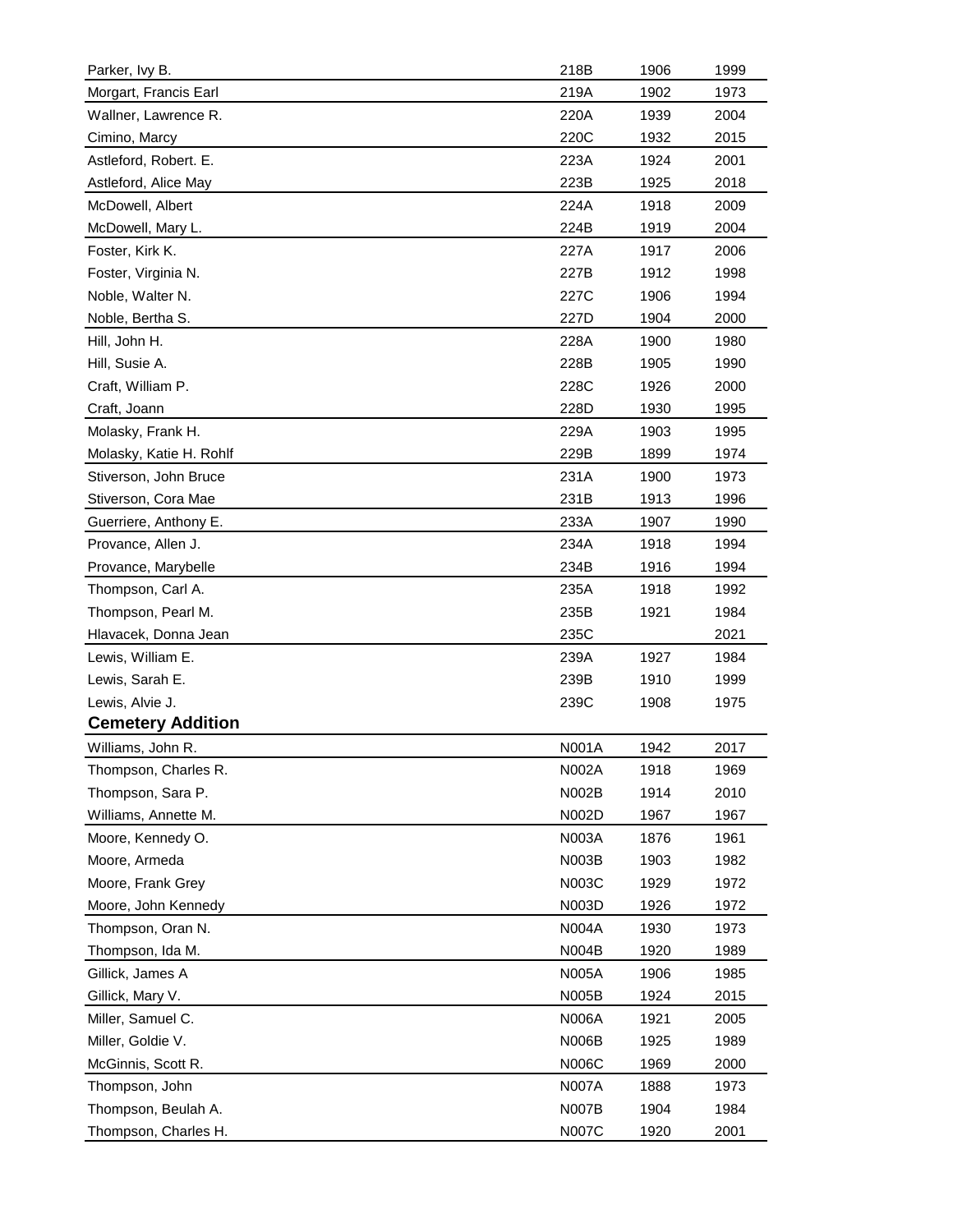| Thompson, Harmer W.          | <b>N008A</b> | 1894 | 1959 |
|------------------------------|--------------|------|------|
| Thompson, May C.             | <b>N008B</b> | 1895 | 1968 |
| Thompson, Glenn W.           | <b>N008C</b> | 1924 | 1970 |
| Thompson, N. Jean            | N008D        | 1927 | 1978 |
| Rumbaugh, Charles H.         | <b>N009A</b> | 1899 | 1969 |
| Rumbaugh, Goldie H.          | <b>N009B</b> | 1903 | 1991 |
| Berry, Ruth McCauley         | N009C        | 1895 | 1977 |
| McCauley, Anna Belle         | N009D        | 1872 | 1969 |
| Cunningham, Robert J.        | <b>N012A</b> | 1912 | 1991 |
| Cunningham, Goldie A.        | N012B        | 1911 | 1992 |
| Frances, Helen C.            | N013B        | 1932 | 2021 |
| George, James R.             | <b>N014C</b> | 1892 | 1975 |
| George, Clara A.             | N014D        | 1894 | 1963 |
| Hull, Abraham                | <b>N015A</b> | 1915 | 2002 |
| Hull, Nancy Alice            | <b>N015B</b> | 1921 | 1989 |
| Miller, Harold V.            | <b>N018A</b> | 1908 | 1988 |
| Miller, Wanda C. McDowell    | N018B        | 1922 | 2013 |
| McDowell, James E.           | <b>N019A</b> | 1896 | 1970 |
| McDowell, James E. Jr.       | N019A L      | 1928 | 2013 |
| McDowell, Elsie S.           | <b>N019B</b> | 1903 | 1985 |
| Axler, Jeffrey D.            | N019B L      | 1964 | 1996 |
| Axler, Judith A.             | N019B L      | 1943 | 2001 |
| Cooley, David E.             | <b>N026A</b> | 1922 | 1988 |
| Cooley, Anita                | No26B        | 1926 | 2021 |
| McNatt, Robert E.            | <b>N027C</b> | 1922 | 1990 |
| McNatt, Mabel E.             | N027D        | 1922 | 2002 |
| Morrison, Ralph P.           | <b>N028A</b> | 1918 | 1972 |
| Morrison, Bertha P.          | <b>N028B</b> | 1922 | 2003 |
| Morrison, Terry Ralph Jr.    | N028C        | 1980 | 2004 |
| Martin, Charles B.           | <b>N029A</b> | 1928 | 2005 |
| Martin, Odessa Thompson      | N029B        | 1916 | 1988 |
| Rutter, Jack Hanson          | N031A        | 1920 | 2013 |
| Rutter, Eleanor A.           | N031B        | 1922 | 1970 |
| Lundgren, Robert A           | N032A        | 1929 | 1961 |
| Lowery, Eugene Richard       | N032B        | 1960 | 1960 |
| Ashton, William H.           | N034A        | 1909 | 2001 |
| Ashton, Margaret M.          | <b>N034B</b> | 1918 | 2008 |
| Rudman, John S.              | <b>N036B</b> | 1925 | 2003 |
| Reinhardt, Theresa Ann       | N036C        | 1957 | 2014 |
| Messerschmidt, Charles G.    | <b>N037A</b> | 1928 | 2004 |
| Clingerman, Clyde A.         | N038A        | 1904 | 1984 |
| Clingerman, Mary E.          | N038B        | 1905 | 1987 |
| Pitts, Helen Jane Clingerman | N038C        | 1941 | 1989 |
| Lowry, Ford W.               | N039A        | 1934 | 2017 |
| Lowry, Nellie I.             | N039B        | 1935 | 2021 |
| McDowell, Oren L.            | <b>N040A</b> | 1931 | 2006 |
| McDowell, Laura J.           | N040B        | 1943 | 1996 |
| Deck, Harry W. Jr.           | N041B        | 1923 | 1997 |
|                              |              |      |      |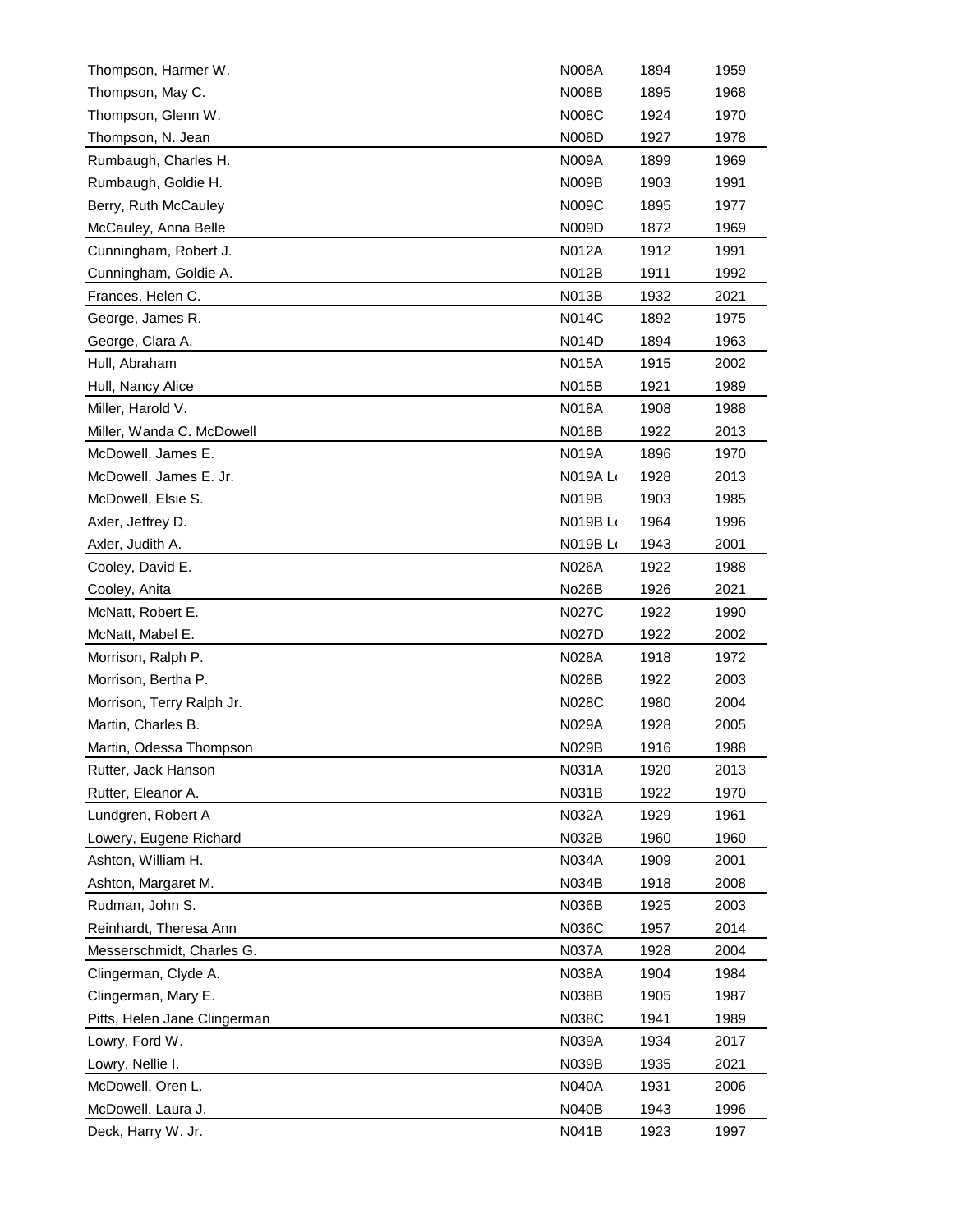| Deck, June E.            | N041C        | 1924 | 1990 |
|--------------------------|--------------|------|------|
| Minor, Logan James       | NO45B        | 1997 | 2015 |
| Thompson, Leroy R.       | <b>N046A</b> | 1927 | 1997 |
| Thompson, Margaret V.    | <b>N046B</b> | 1926 | 2003 |
| Thompson, Joyce L.       | N046C        | 1964 | 1985 |
| Hull, Jonathan Jr.       | <b>N047A</b> | 1929 | 2011 |
| Hull, Barbara Ann        | <b>N047C</b> | 1976 | 1976 |
| Derhammer, Ollie A.      | <b>N047D</b> | 1925 | 1993 |
| Hull, Jonathan Sr.       | <b>N048A</b> | 1892 | 1976 |
| Hull, Kathryn J.         | N048B        | 1893 | 1953 |
| Hull, Ella               | <b>N048C</b> | 1911 | 1972 |
| Hull, Wilmer W.          | N048D        | 1915 | 1979 |
| Hull, John W.            | N049A        | 1916 | 2003 |
| Hull, Mary E.            | N049B        | 1919 | 2004 |
| Hull, Joseph M.          | N049C        | 1917 | 2003 |
| Hull, Florence L.        | N049D        | 1928 | 1983 |
| Hull, Charles W.         | N050C        | 1921 | 1998 |
| Hull, Loma M.            | <b>N050D</b> | 1921 | 1994 |
| Fike, Paul S. Jr.        | <b>N051A</b> | 1933 | 2001 |
| Fike, Thelma P.          | <b>N051B</b> | 1910 | 1977 |
| Fike, Paul S.            | <b>N051C</b> | 1905 | 1981 |
|                          |              |      |      |
| Stiffler, Thomas Jay     | N051D        | 1944 | 2016 |
| Kebberly, C. Linda       | N053C        | 1934 | 1994 |
| Bowlin, Clara A.         | N054A        | 1886 | 1965 |
| Guseman, John M.         | N056C        | 1971 | 2004 |
| Duncan, Robert R.        | <b>N057A</b> | 1920 | 2014 |
| Duncan, Mary Jane Smith  | <b>N057B</b> | 1920 | 2011 |
| Thompson, Christine Anne | N058D        | 1965 | 1965 |
| Halbrook, Charles Edward | N059A        | 1930 | 1985 |
| Halbrook, Dorothy Jean   | N059B        | 1937 | 2021 |
| Cudzillo, Albert G.      | N059C        | 1942 | 1981 |
| Robinson, Bonita L.      | N059D        | 1946 | 1988 |
| Lambie, Charles Edward   | <b>N060A</b> | 1919 | 2006 |
| Lambie, Betty Mae        | <b>N060B</b> | 1924 | 2013 |
| Clingerman, Clyde A. Jr. | N061A        | 1932 | 1990 |
| Parnell, Jess P.         | N064B        | 1918 | 2009 |
| Parnell, Betty J.        | N064C        | 1924 | 1982 |
| Terry, Alan Roy Jr.      | N068A        | 1986 | 2008 |
| Terry Lonza J.           | N068B        | 1939 | 2016 |
| Terry, Barbara Anne      | N068C        | 1947 | 2021 |
| Murphy, Hubert S.        | N069B        | 1907 | 1991 |
| Warman, Mararet Louise   | N069C        | 1925 | 2011 |
| Wolfe, Alvin J.          | <b>N070A</b> | 1929 | 2008 |
| Fisher, Susan A.         | <b>N070D</b> | 1964 | 2016 |
| Cunningham, Francis M.   | N071A        | 1914 | 1990 |
| Kapalko, Clement Jr.     | <b>N072A</b> | 1925 | 1991 |
| Kapalko, Andrew F.       | N072C        | 1954 | 2017 |
| Maust, Charles A.        | N073A        | 1896 | 1985 |
|                          |              |      |      |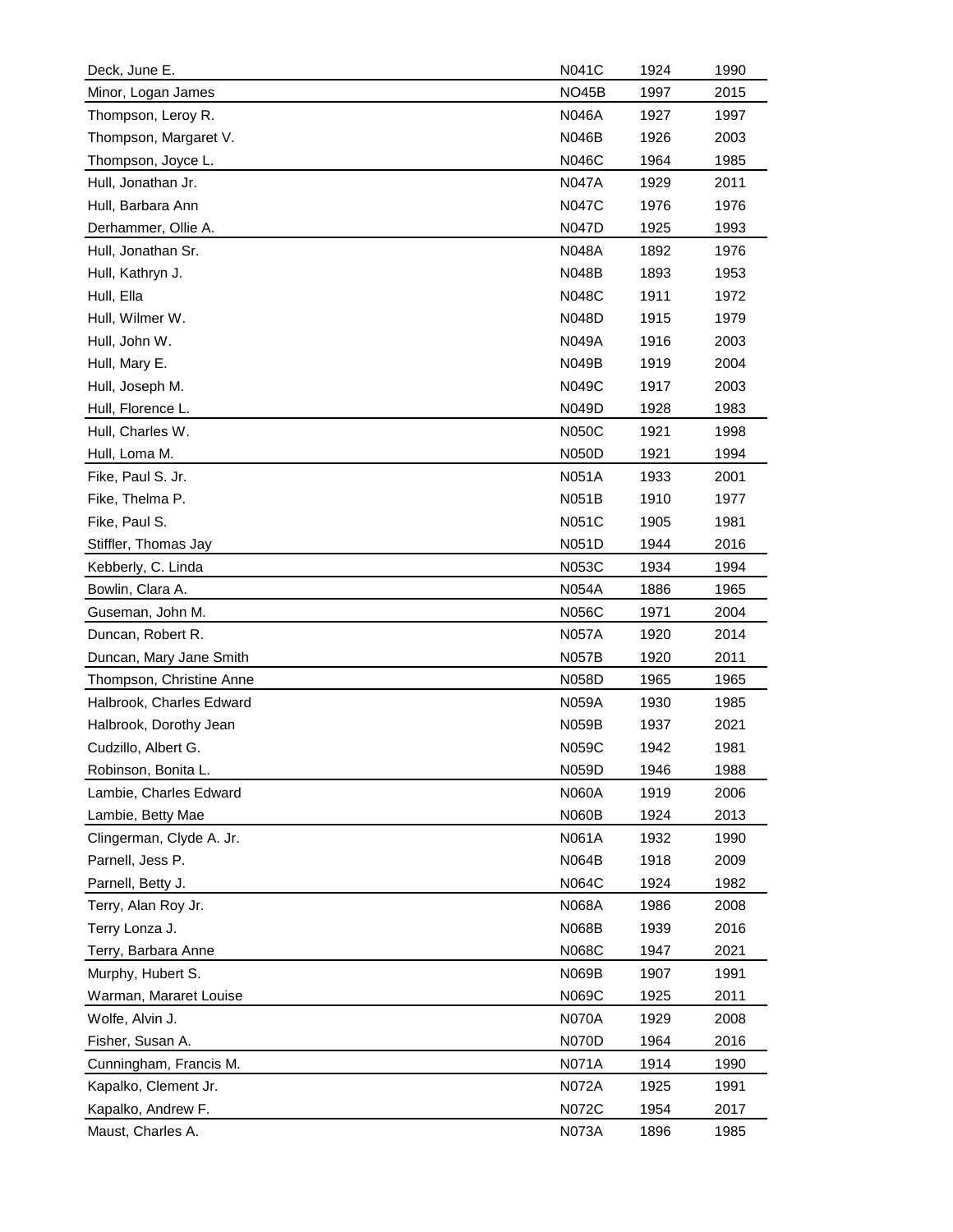| Maust, Margaret J.      | <b>N073B</b>  | 1898 | 1988 |
|-------------------------|---------------|------|------|
| Pav, John               | <b>N075A</b>  | 1948 | 2013 |
| Pav, Betty J.           | <b>N075B</b>  | 1925 | 1974 |
| Pav, William            | N075C         | 1915 | 1995 |
| Mahoney, William        | <b>N076C</b>  | 1915 | 2006 |
| Mahoney, Sarah Virginia | N076C         | 1926 | 2015 |
| Flowers, Donald W.      | <b>N078A</b>  | 1922 | 2015 |
| Flowers, Dorothy M.     | N078B         | 1929 | 2013 |
| Morrison, Ikle H.       | <b>N080A</b>  | 1902 | 1977 |
| Morrison, Alverda M.    | <b>N080B</b>  | 1908 | 1997 |
| Thompson, Altha Earl    | N081A         | 1919 | 1997 |
| Thompson, Rogean        | <b>N081B</b>  | 1922 | 2019 |
| Thompson, Joyce Elaine  | N081D         | 1943 | 1996 |
| Thompson, Sara E.       | <b>N082B</b>  | 1989 | 1989 |
| McLaughlin, Clarence    | N082C         | 1921 | 1993 |
| McLaughlin, Ester A.    | N082D         | 1923 | 2001 |
| Horak, Frank P.         | N083A         | 1919 | 1988 |
| Horak, Helen M.         | N083B         | 1921 | 2004 |
| Erminio, Nick           | N083C         | 1935 | 2021 |
| Parnell, Robert L.      | <b>N086D</b>  | 1945 | 2010 |
| Hagerman, Mark D.       | <b>N092A</b>  | 1928 | 2007 |
| Hagerman, Jean F.       | <b>N092B</b>  | 1922 | 2013 |
| Thompson, Harvey H      | N092C         | 1916 | 2010 |
| Thompson, Lois Hanks    | N092D         | 1925 | 2015 |
| Meyer, A. Glenn         | <b>N094B</b>  | 1923 | 1984 |
| Walters, Lindsay B. Jr. | <b>N095A</b>  | 1915 | 2002 |
| Walters, Madelyn M.     | <b>N095B</b>  | 1918 | 1990 |
| Walters, Lindsey B.     | N095C         | 1943 | 2014 |
| Walters, Karen J.       | N095D         | 1947 | 1983 |
| Kaleita, Joseph M.      | <b>N097A</b>  | 1936 | 2002 |
| Butler, Robert C.       | N098A         | 1913 | 1974 |
| Butler, Martha J.       | N098B         | 1913 | 2004 |
| Matthews, Playford D.   | <b>N098C</b>  | 1923 | 2003 |
| Matthews, Antoinette    | N098D         | 1924 | 2019 |
| Wahler, Charlotte E.    | N099B         | 1917 | 1989 |
| Wahler, Joseph W.       | N099C         | 1916 | 2001 |
| Myden, Charles Edward   | N101B         | 1936 | 2014 |
| Myden, Helen Marlene    | N101C         | 1937 | 2016 |
| Matthews, Joseph J.     | N104A         | 1915 | 1985 |
| Rice, Baby              | N104A         | 1988 | 1988 |
| Matthews, Goldie M.     | N104B         | 1920 | 1993 |
| Matthews, Joseph F.     | N104C         | 1939 | 1982 |
| Rice, Johanna L.        | N104D         | 1965 | 2002 |
| McLaughlin, Cindy Lou   | N105B         | 1961 | 2020 |
| Doyle, William Stirling | <b>N111A</b>  | 1931 | 2019 |
| Doyle, Ann Louise West  | <b>N111B</b>  | 1932 | 2006 |
| Doyle, Timothy Alan     | <b>N111BC</b> | 1962 | 2014 |
| Doyle, Michael V.       | <b>N111C</b>  | 1954 | 1989 |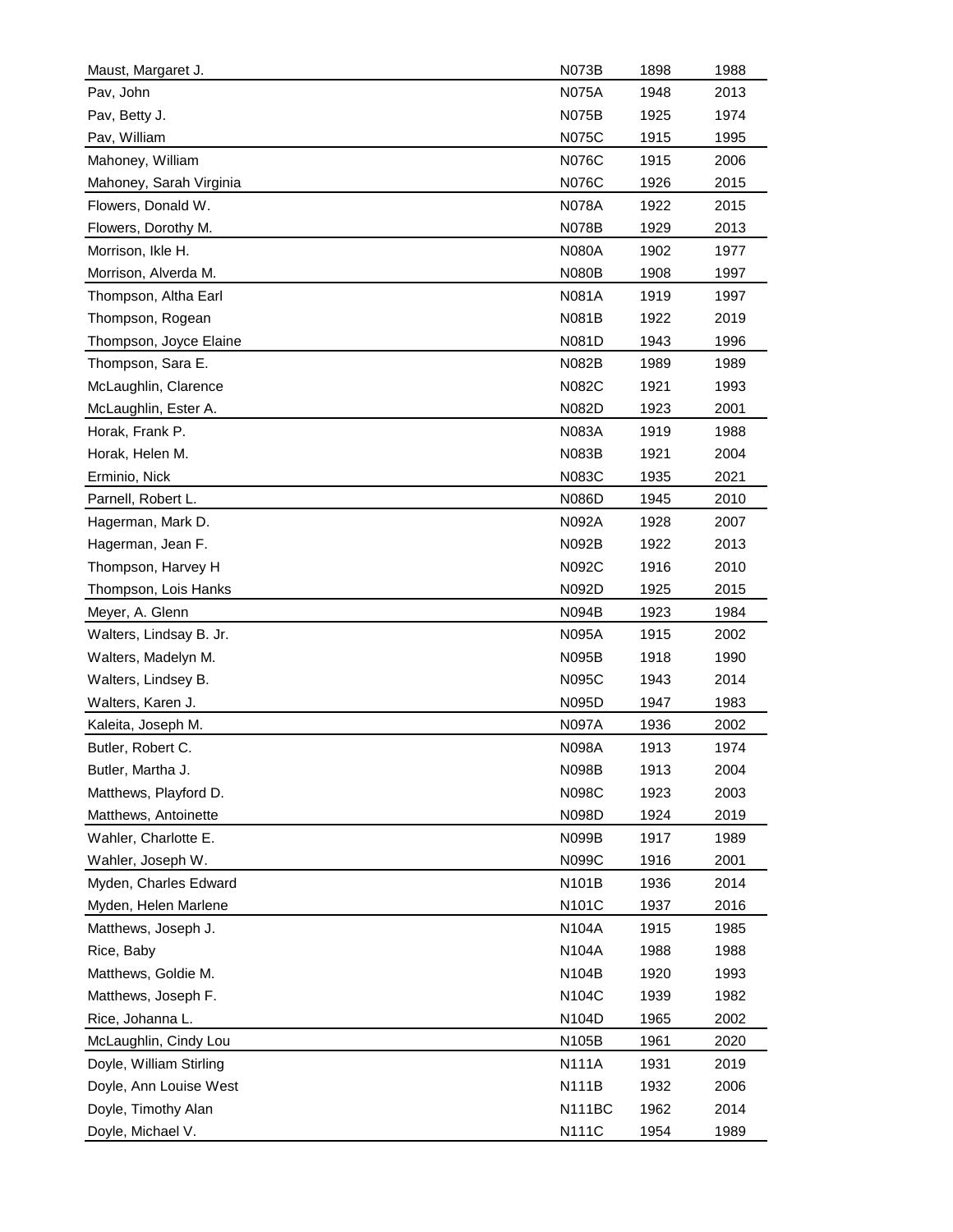| Lindeman, Harold Miles  | <b>N113A</b> | 1920 | 1985 |
|-------------------------|--------------|------|------|
| Lindeman, Betty M.      | N113B        | 1932 | 1997 |
| Klink, Harry M.         | <b>N114A</b> | 1930 | 2007 |
| Klink, Dana             | N114B        | 1932 | 2008 |
| Koontz, Edward E.       | <b>N115B</b> | 1928 | 1995 |
| Fisher, Ralph E. Sr.    | <b>N116A</b> | 1910 | 1996 |
| Fisher, Dorothy H.      | <b>N116B</b> | 1912 | 2003 |
| Halbrook Stacy Lyn      | N116D        | 1982 | 1999 |
| Mason, John A           | <b>N117A</b> | 1907 | 1991 |
| Mason, Ella G.          | <b>N117B</b> | 1911 | 1995 |
| Mason, John E.          | <b>N117C</b> | 1930 | 2017 |
| Durany, Lois A.         | N119C        | 1934 | 1995 |
| Rosnick, Harry Samuel   | <b>N121A</b> | 1925 | 1992 |
| Glagola, Anna Ruth      | <b>N121B</b> | 1927 | 2017 |
| Burke, James R.         | <b>N122A</b> | 1917 | 1982 |
| Burke, Dorothy G        | N122B        | 1922 | 1998 |
| Hauger, Donald W.       | <b>N123A</b> | 1905 | 1997 |
| Hauger, Dorothy E.      | <b>N123B</b> | 1908 | 1998 |
| Zelt, Hilda             | <b>N123C</b> | 1902 | 1990 |
| Gibbons, Lorena E.      | N123D        | 1937 | 1997 |
| Klein, Herbert "Shutz"  | N125A        | 1912 | 1987 |
| Klein, Mary Elizabeth   | N125B        | 1918 | 2001 |
| Klein, Robert M.        | N126A        | 1919 | 1999 |
| Klein, Dorothy J.       | N126B        | 1920 | 1998 |
| Deacon, Virginia        | N128.25      | 1906 | 1976 |
| McCoy, Charles Harold   | <b>N133A</b> | 1937 | 2016 |
| McCoy, Helen B.         | N133B        | 1926 | 1998 |
| Lilley, William T. Jr.  | N133C        | 1945 | 2011 |
|                         | <b>N135B</b> | 1990 | 1996 |
| Fordyce, Megan Leora    |              |      | 2016 |
| Fordyce, Donald Wayne   | N135C        | 1948 |      |
| Blosser, Donald A. Sr.  | <b>N138A</b> | 1941 | 2009 |
| Thompson, Brian H.      | N138C        | 1962 | 2001 |
| Thompson, Barry         | N138D        | 1945 | 2011 |
| Sennett, Robert C.      | N139A        | 1940 | 2016 |
| Stanislaw, Harley E.    | <b>N144A</b> | 1936 | 1997 |
| David, Margaret         | <b>N144B</b> | 1939 | 2006 |
| David, Donald R.        | <b>N144C</b> | 1942 | 2016 |
| David, Tammy Marie      | N144D        | 1965 | 2010 |
| Spellman, Gerald A.     | N162A        | 1929 | 2008 |
| Spellman, Lois B.       | N162B        | 1930 | 2017 |
| Halbrook, Charles David | N163C        | 1961 | 2021 |
| Nehls, Ronald M.        | N166A        | 1937 | 2008 |
| Filburn, John           | N167A        | 1926 | 1992 |
| Filburn, Hazel C.       | N167B        | 1921 | 2012 |
| Sumey, L. Burdette      | <b>N168A</b> | 1907 | 1995 |
| Sumey, Anna Louise      | N168B        | 1911 | 2000 |
| Sumey, Ruth Ann         | N168D        | 1945 | 2014 |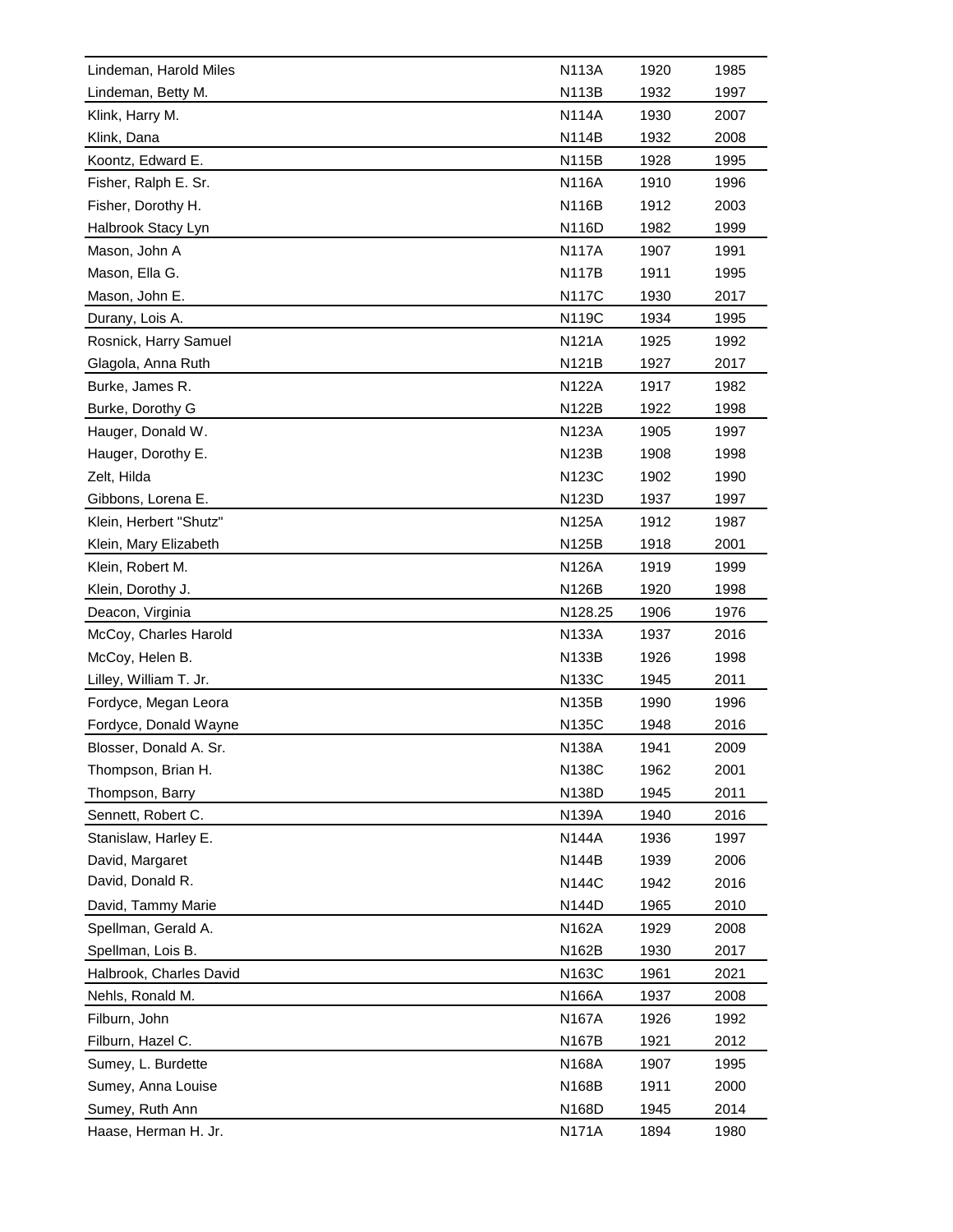| Haase, Florence M.      | <b>N171B</b> | 1896 | 1974 |
|-------------------------|--------------|------|------|
| Silbaugh, Corey A.      | N184A        | 1986 | 2008 |
| Sickles, Robert G       | <b>N185A</b> | 1938 | 2019 |
| Sickles, Phyllis J.     | N185B        | 1939 | 2000 |
| Frazee, Harry J.        | <b>N187A</b> | 1907 | 2001 |
| Frazee, Leona F.        | N187B        | 1925 | 2011 |
| Marva, Andrew F.        | <b>N188A</b> | 1924 | 1989 |
| Marva, Betty F.         | N188B        | 1927 | 1998 |
| McKnight, Barbara L.    | N189B        | 1945 | 2015 |
| Burkholder, Georgia L.  | N193B        | 1949 | 2010 |
| Shoemaker, Donald Diehl | N202A        | 1924 | 1997 |
| Shoemaker, Eunice       | N202B        | 1925 | 2014 |
| Miller, Robert C.       | N204A        | 1932 | 1990 |
| Miller, Lorraine        | N204B        | 1930 | 2012 |
| Smith, Virginia M.      | <b>N205A</b> | 1934 | 1998 |
| Smith, Michael J.       | N205B        | 1956 | 2002 |
| Frantz, Thomas Charles  | <b>N205C</b> | 1939 | 2008 |
| Frantz, Marylin Owens   | N205D        | 1939 | 2014 |
| Bates, Richard L.       | N206A        | 1914 | 1985 |
| Bates, Katherine J.     | N206B        | 1915 | 2001 |
| Wolfe, Kathleen J.      | N207A        | 1939 | 2019 |
| Wolfe, Wendell E.       | <b>N207A</b> | 1935 | 2013 |
| Morgan, Merle A.        | N208A        | 1933 | 2021 |
| Morgan, I. Merle        | N208B        | 1907 | 1992 |
| Morgan, Violet H.       | N208C        | 1912 | 2008 |
| Carpenter, William V.   | N209B        | 1889 | 1979 |
| Carpenter, Minnie M.    | N209C        | 1891 | 1983 |
| Cassler, John W.        | <b>N210A</b> | 1926 | 2008 |
| Cassler, Leona B.       | <b>N210B</b> | 1936 | 2013 |
| Guess, Earl E.          | <b>N211A</b> | 1915 | 2003 |
| Guess, Bertha           | N211B        | 1911 | 2001 |
| Cassler, John H.        | <b>N211C</b> | 1907 | 1976 |
| Cassler, Frances L.     | N211D        | 1906 | 1990 |
| Richards, William J.    | <b>N213A</b> | 1920 | 2004 |
|                         |              |      |      |
| Richards, Dolores R.    | N213B        | 1927 | 1997 |
| Baker, David E. Sr.     | <b>N213B</b> | 1925 | 2016 |
| Baker, Louise Marie     | N213C        | 1923 | 2015 |
| Baker, Charles E.       | <b>N214C</b> | 1930 | 2020 |
| Baker, Helen A.         | N214D        | 1930 | 2012 |
| Buehner, Mary Jo        | N215D        | 1961 | 2020 |
| Raymond, William S.     | <b>N224A</b> | 1920 | 1990 |
| Raymond, Harold E. Jr.  | N225A        | 1950 | 1994 |
| VanSickle, Cathy D.     | N226B        | 1955 | 2019 |
| Raymond, Harold E. Sr.  | <b>N226C</b> | 1928 | 2010 |
| Clingerman, Lawrence L. | N227A        | 1939 | 2002 |
| Martin, Glenn           | <b>N227C</b> | 1936 | 2007 |
| Abbey, John Wayne       | <b>N228A</b> | 1917 | 2004 |
| Abbey, Beulah A.        | N228B        | 1924 | 1995 |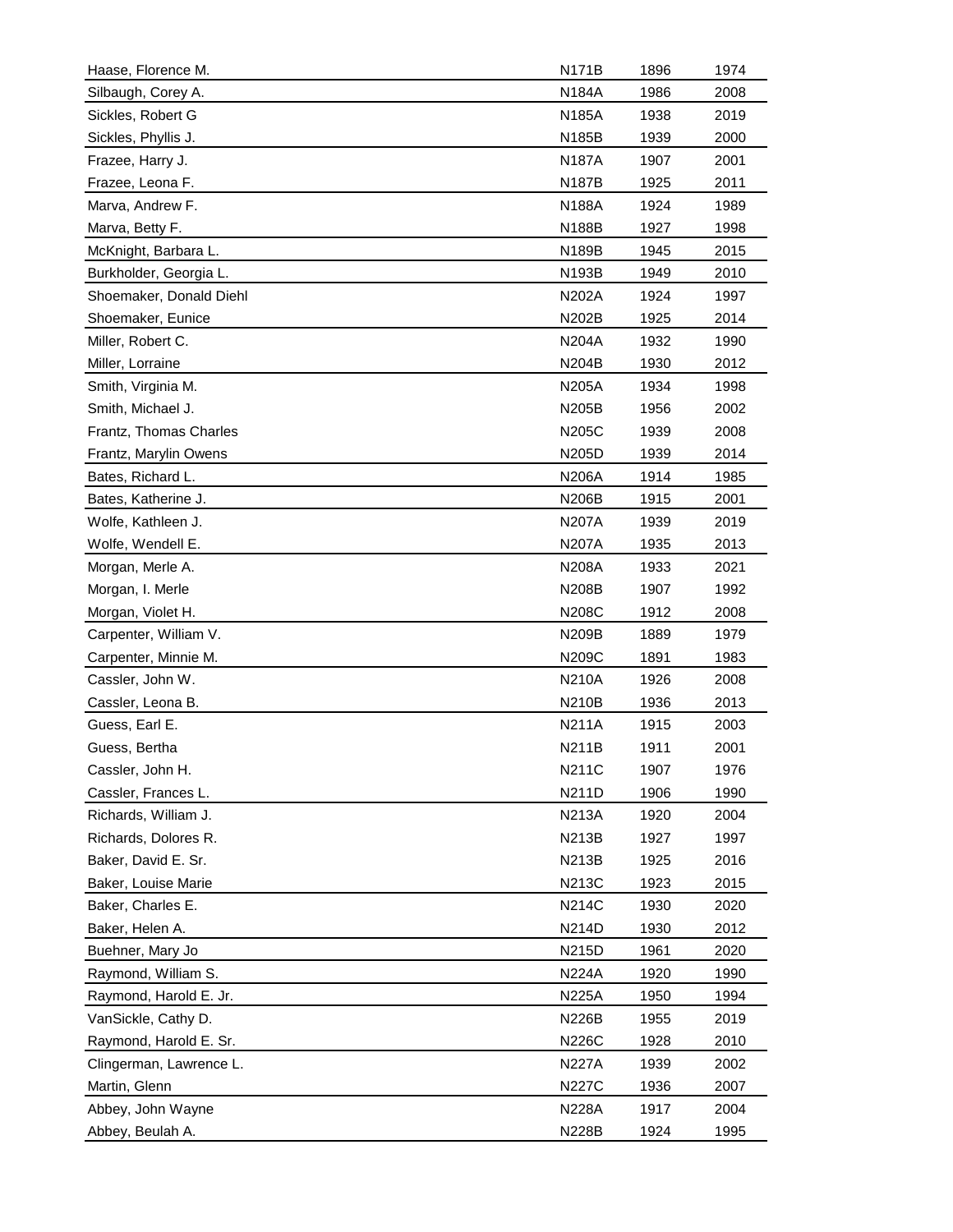| Kitzmiller, Lorrain E.         | N229A        | 1934 | 2000 |
|--------------------------------|--------------|------|------|
| Kitzmiller, Janet M.           | <b>N229B</b> | 1937 | 1979 |
| Chasko, William E.             | <b>N231C</b> | 1925 | 2005 |
| Chasko, William E. Jr.         | N231C L      | 1954 | 2010 |
| Chasko, Mark T.                | N231D        | 1962 | 1979 |
| Halbrook, Samuel E.            | <b>N232A</b> | 1907 | 1986 |
| Halbrook, Rowena               | <b>N232B</b> | 1912 | 1996 |
| Halbrook, Donald L.            | <b>N232C</b> | 1935 | 1980 |
| Halbrook, Harold E.            | N232D        | 1931 | 2001 |
| Anderson, Welday R.            | N233A        | 1922 | 2001 |
| Hull, Roger E.                 | N238A        | 1945 | 2013 |
| Hull, Patricia A.              | N238B        | 1945 | 2013 |
| George, Albert F.              | <b>N249A</b> | 1915 | 1980 |
| George, Dolores C.             | N249B        | 1936 | 2009 |
| Sabec, Barry D.                | <b>N250A</b> | 1939 | 2010 |
| Livingstone, Louise D.         | <b>N250B</b> | 1932 | 2011 |
| Sabec, Anthony L. Jimbo        | N250C        | 1951 | 1986 |
| Turner, D. Neil                | <b>N251A</b> | 1908 | 1984 |
| Turner, Charlotta              | <b>N251B</b> | 1906 | 1993 |
| Turner, Penelope               | N251C        | 1936 | 1996 |
| Lucas, Dorothy M.              | <b>N252A</b> | 1943 | 2014 |
| Lucas, William A.              | N252B        | 1938 | 2016 |
| Kadar, Thomas                  | N294A        | 1941 | 2021 |
| Leonard, Alvin                 | <b>N254A</b> | 1937 | 1989 |
| Leonard, Phyllis               | N254B        | 1931 | 2006 |
| Morrison, Robert Bryan         | N255C        | 1967 | 1989 |
| Balling, Robert C.             | N269A        | 1920 | 1993 |
| Balling, Elinor J.             | N269B        | 1924 | 2006 |
| Sabec, Joseph A.               | N272D        | 1993 | 1993 |
| Lovey, Paul O.                 | N273A        | 1922 | 1982 |
| Lucas, Iva B.                  | <b>N273C</b> | 1909 | 1991 |
| Burke, Robert H.               | <b>N274A</b> | 1920 | 2010 |
| Burke, Anna Margaret           | <b>N274B</b> | 1919 | 2002 |
| Goudy, Shirley J.              | <b>N277D</b> | 1939 | 2017 |
| Duall, John William            | N284A        | 1920 | 2020 |
| Festog, Doris A.               | N288B        | 1936 | 2018 |
| Drennen, James H.              | <b>N289B</b> | 1910 | 1994 |
| Drennen, Ina P.                | N289C        | 1898 | 1988 |
| Zeigler, Frederick Foster, Jr. | <b>N291A</b> | 1927 | 1995 |
| Zeigler, Dolores Ester         | N291B        | 1929 | 2008 |
| Zeigler, Robert P. Buzz        | N291C        | 1960 | 1981 |
| Zeigler, William M. Billy      | N291D        | 1963 | 2009 |
| Rankin, Delbert                | N293A        | 1917 | 2006 |
| Rankin, Rose P.                | N293B        | 1927 | 1989 |
| Rankin, Alan Curtis A.C.       | N293C        | 1954 | 1973 |
| Kadar, George Milton           | <b>N295A</b> |      |      |
|                                |              | 1937 | 2009 |
| Rodeheaver, George F. Hank     | N295D        | 1937 | 2010 |
| Merryman, William L.           | N296A        | 1911 | 1988 |